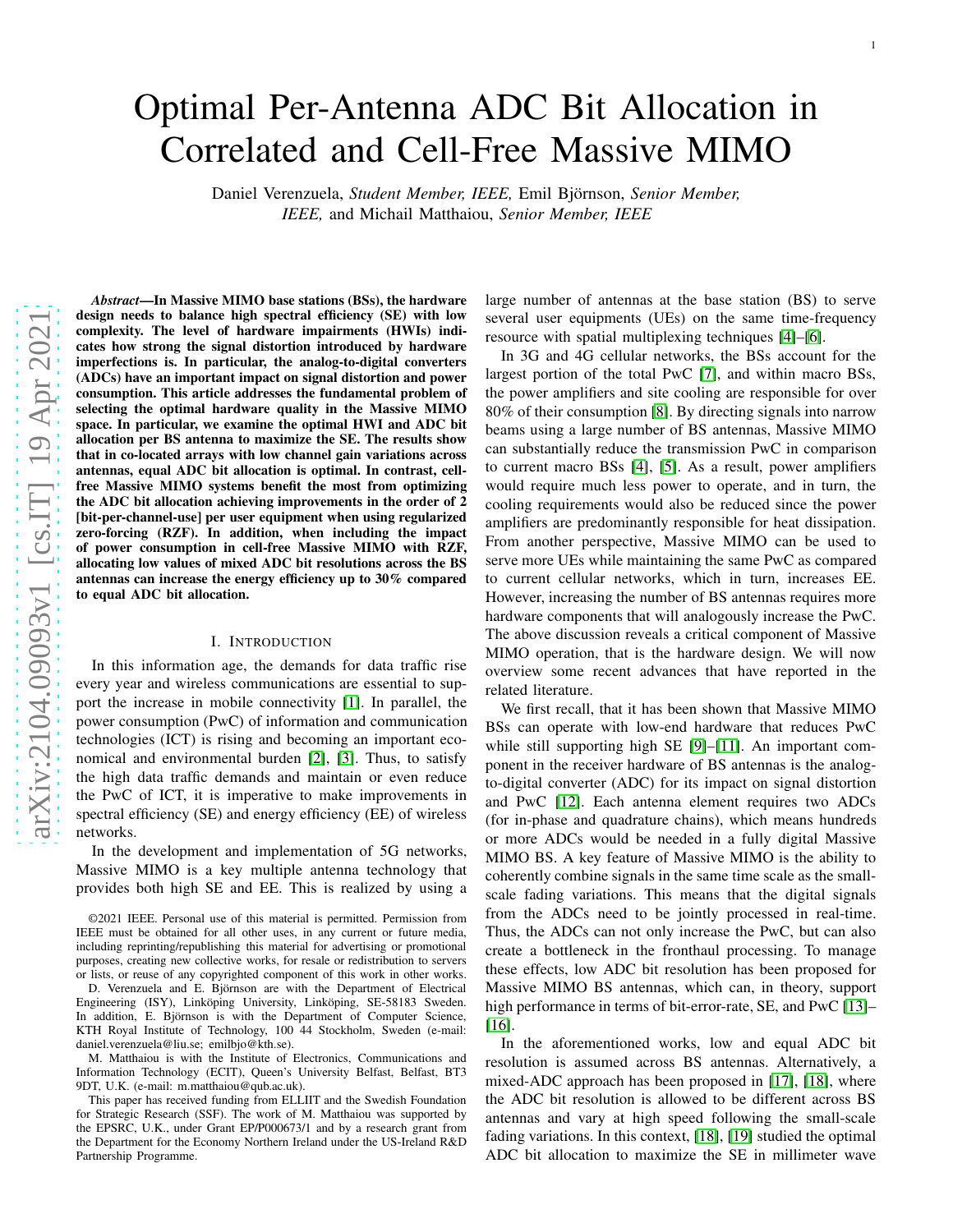and Massive MIMO systems, respectively. However, these works do not consider the effect of imperfect channel state information (CSI) which is crucial to accurately evaluate the performance of Massive MIMO. Recently, [\[20\]](#page-13-16), [\[21\]](#page-13-17) studied a mixed-ADC system under imperfect CSI, where a small portion of the BS antennas have high-resolution ADCs and the remaining have 1-bit ADCs [\[20\]](#page-13-16), and low-resolution ADCs [\[21\]](#page-13-17). In [\[21\]](#page-13-17), the aim was to optimize the access phase of internet-of-things devices considering the impact of mixed-ADCs in a cell-free Massive MIMO system. The authors concluded that by optimizing the UE access to the network, high gains in sum SE and EE can be achieved. In [\[20\]](#page-13-16), the authors considered uncorrelated Rayleigh fading and concluded that mixed-ADCs architectures are most beneficial for high signalto-noise ratio (SNR) while using zero-forcing processing. In our previous work [\[22\]](#page-13-18), majorization theory was used to assess the impact of ADC bit allocation under a total ADC bit budget and uncorrelated Rayleigh fading. The results indicate that low and equal ADC bit allocation (e.g., 3-4 bits) is the optimal strategy to maximize the SE and minimize PwC.

#### *A. Contributions*

This article studies the uplink of a Massive MIMO system, where the ADC bit resolution can be customized based on the large-scale fading (LSF) variations of the channel. These variations occur due to the movement of UEs and obstacles in a macroscopic scale<sup>[1](#page-1-0)</sup> or by serving different UEs in the coverage area over time. The main contributions of this paper are given as follows:

- To the best of our knowledge, this is the first article that optimizes the ADC bit allocation based on a rigorous achievable SE analysis with *spatially correlated channels* and LSF variations across the BS antennas under imperfect CSI. Our analysis considers a co-located BS antenna array and a cell-free Massive MIMO deployment, where the BS antennas are distributed over the service area. In practice, the channels between different BS antennas are indeed spatially correlated and exhibit LSF variations [\[23\]](#page-13-19). These channel phenomena affect the dynamic range of the received signal power across the BS antennas, and in turn, the quantization distortions. This makes the ADC bit allocation fundamentally different from scenarios with uncorrelated fading, as in [\[20\]](#page-13-16), [\[22\]](#page-13-18). In addition, the LSF variations occur over a much slower time scale compared to the small scale fading changes.[2](#page-1-1) This simplifies the mixed-ADC implementation and provides the necessary time to conduct further optimization of the ADC bit allocation, in contrast to the prior work in [\[17\]](#page-13-13)–[\[20\]](#page-13-16), where high-speed switches are required to track the smallscale fading.
- A general optimization framework is proposed to allocate the ADC bits across the BS antennas. A detailed analysis of the minimum pilot distortion and maximum product

<span id="page-1-0"></span><sup>1</sup>This scale can span orders of magnitude larger than the wavelength of propagating signals.

2

of SINRs ADC bit allocation is given under a sum of ADC bits (ADC bit budget) or a PwC constraint. The ADC bit budget constraint allows for a direct evaluation of the allocation of ADC bits per BS antenna rather than focusing on the total number of ADC bits available. On the other hand, the PwC constraint accounts for a more practical scenario compared to the ADC bit budget, limiting the aggregated power consumed by all ADCs. The impact of optimal ADC bit allocation is evaluated in terms of SE and EE.

- A closed-form optimal ADC bit allocation strategy is proposed to minimize the pilot distortion under an ADC bit budget. This strategy is simple to implement and it reveals important insights into the relationship between the ADC bit allocation and the received power level at each BS antenna.
- A closed-form achievable SE with maximum ratio (MR) combining is derived as a rigorous lower bound on the capacity. This SE expression is used to formulate geometric programs to allocate the ADC bits across the BS antennas.

The rest of this article is organized as follows: Section [II](#page-1-2) describes the system model. Section [III](#page-2-0) explains the channel estimation procedure, the pilot distortion minimization problem along with its solution in closed-form, and introduces the main study cases for the numerical results. To evaluate the SE performance, an achievable closed-form SE expression is derived in Section [IV.](#page-4-0) In Section [V,](#page-6-0) optimal ADC bit allocation strategies are developed based on the aforementioned SE expression. Section [VI](#page-10-0) studies the effect of PwC on the ADC bit allocation and evaluates the performance in terms of EE. Finally, Section [VII](#page-11-0) concludes our work.

Notation: The transpose, conjugate, conjugate transpose, and inverse are given by  $(\cdot)^T$ ,  $(\cdot)^*$ ,  $(\cdot)^H$ , and  $(\cdot)^{-1}$  respectively. The set of natural and complex numbers are denoted as N and C, respectively. Matrices and vectors are represented by upper and lower bold case letters, as  $X$  and  $x$ , respectively. The element in the  $i^{th}$  row and  $j^{th}$  column of a matrix **X** is given by  $[\mathbf{X}]_{ij}$  while  $[\mathbf{x}]_i$  denotes the  $i^{th}$  element of x. The  $i^{th}$  column of **X** is denoted by  $x_i$ . The notation diag(**X**), corresponds to the matrix  $X$  with all non-diagonal elements set to zero, whereas,  $diag(x)$  is a diagonal matrix with the elements of x in the diagonal. The absolute value is denoted as  $|\cdot|$  and  $abs(\mathbf{X})^2$  takes the squared absolute value on every element of X.

### II. SYSTEM MODEL

<span id="page-1-2"></span>Consider the uplink of a single-cell Massive MIMO system, where the BS has  $M$  antennas and serves  $K$  single-antenna UEs via spatial multiplexing. The communication channel follows a block fading model in which the channel is considered static for a time period  $T_c$  and frequency-flat within a bandwidth  $B<sub>c</sub>$ . The total number of complex samples enclosed within the time  $T_c$  and bandwidth  $B_c$  is denoted as  $\tau_c = T_c B_c$ , which in turn, forms a coherence block. The block fading model assumes that the channel realizations remain fixed within a given coherence block and change independently at

<span id="page-1-1"></span><sup>&</sup>lt;sup>2</sup>The LSF fading changes in seconds or hundreds of milliseconds, whereas the small-scale fading changes within a few milliseconds or microseconds [\[5\]](#page-13-7).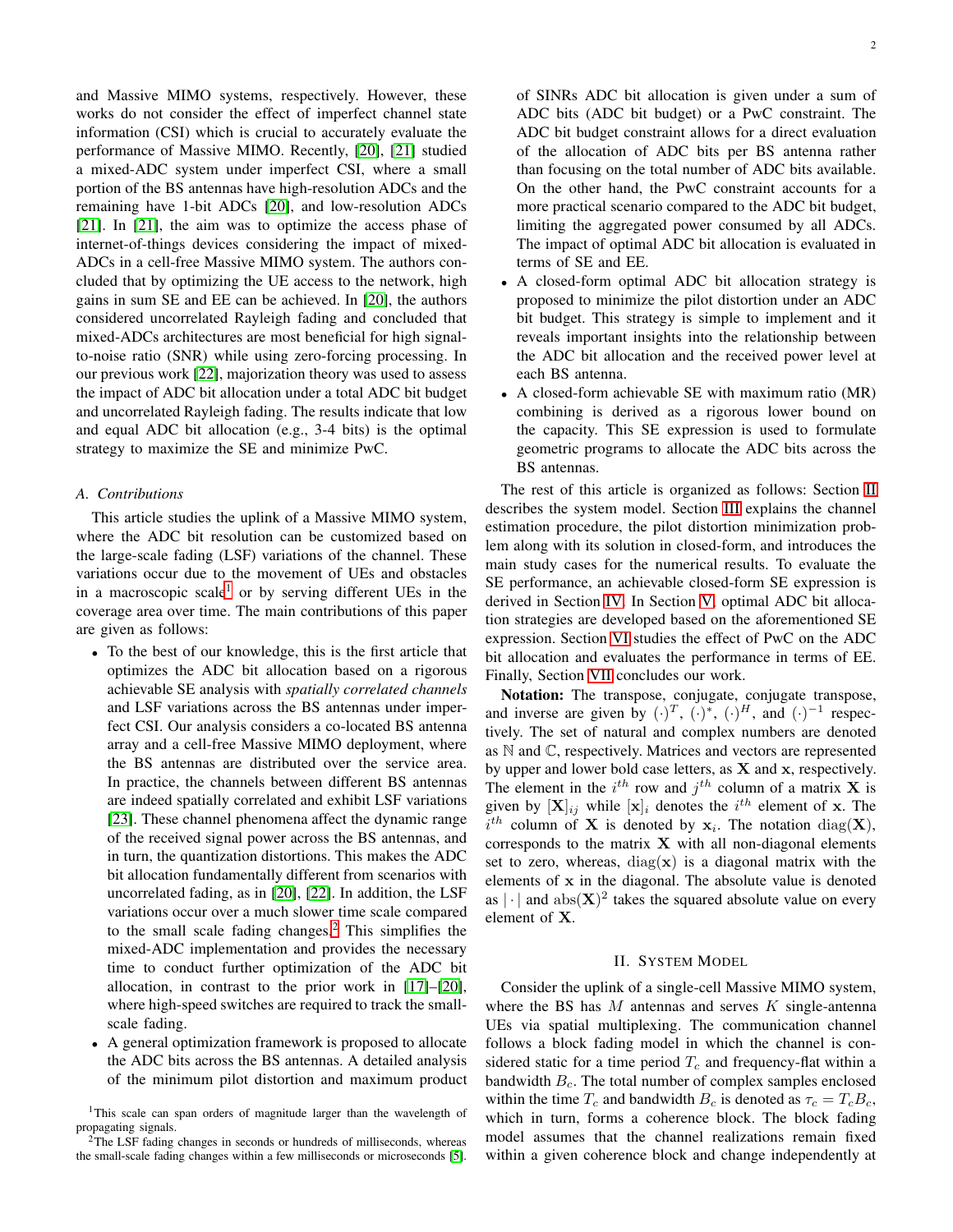random from one coherence block to another. The channel between the M BS antennas and UE k, denoted as  $UE_k$ , is defined as  $h_k \sim \mathcal{CN}(\mathbf{0}, \mathbf{R}_k)$ . The spatial correlation matrix of the channel  $h_k$  is given by  $\mathbf{R}_k$  and  $\bar{\beta}_k = \text{tr}(\mathbf{R}_k)/M$  is the average channel gain that corresponds to the LSF effect. The diagonal elements of  $\mathbf{R}_k$  can be different which allows for modeling both co-located and cell-free Massive MIMO channels using the same system model. Special cases of these channel models are given in Section [III-C.](#page-4-1) The receiver hardware connected to each BS antenna is assumed to be affected by hardware impairments (HWIs), that are modeled as an additive distortion with an energy proportional to the signal energy with proportionality constant  $\epsilon_m^2 \forall m \in \{1, \ldots, M\}.$ Hence,  $\epsilon_m = 0$  corresponds to perfect hardware at the  $m^{\text{th}}$  BS antenna. The received signal at the BS for an arbitrary sample in a given coherence block is

<span id="page-2-4"></span>
$$
\mathbf{y} = \sum_{i=1}^{K} \mathbf{h}_i x_i + \mathbf{n} + \mathbf{e}
$$
 (1)

where  $x_i$  is the transmitted signal from  $UE_i$  which can be composed of a data or pilot symbol. The thermal noise is defined as  $\mathbf{n} \sim \mathcal{CN}(\mathbf{0}, \sigma^2 \mathbf{I}_M)$ , where  $\sigma^2$  is the average noise energy per symbol. By defining  $\mathbf{D}_{\epsilon} = \text{diag}(\epsilon_1, \dots, \epsilon_M)$ , the distortion caused by HWIs is modeled as

<span id="page-2-2"></span>
$$
\mathbf{e} = \mathbf{D}_{\epsilon} \left( \sum_{i=1}^{K} \mathbb{E} \left\{ |x_i|^2 \right\} \text{diag} \left( |[\mathbf{h}_i]_1|^2, \dots, |[\mathbf{h}_i]_M|^2 \right) \right)^{\frac{1}{2}} \mathbf{r}
$$
  
= $\mathbf{D}_h$  (2)

where the randomness introduced by the hardware distortion is given by  $\mathbf{r} \sim \mathcal{CN}(\mathbf{0}, \mathbf{I}_M)$ . The total amount of instantaneous energy<sup>[3](#page-2-1)</sup> received at the  $m^{th}$  BS antenna is denoted as  $[\mathbf{D}_h]_{mm}$ . Since the pilot and data signals experience the same channel realizations, the term  $D<sub>h</sub>$  allows for a clear evaluation of the hardware distortion within the channel estimation process and its impact on the SE.

Remark 1. *The distortion model in* [\(2\)](#page-2-2) *is based on Bussgang's decomposition, where the effect of a nonlinear deterministic operation is expressed as an additive distortion that is uncorrelated with the input. A recent review of this model is available in [\[24\]](#page-13-20). The model has been used to represent different types of physical HWIs that cause nonlinear distortions to the received signals [\[5\]](#page-13-7), [\[14\]](#page-13-21), [\[20\]](#page-13-16), [\[25\]](#page-13-22). The quantization is such a nonlinear deterministic operation performed at the receiver and it depends on the received signal energy which is affected by the channel. Thus, the distortion model in* [\(2\)](#page-2-2) *is well suited for analyzing the distortions introduced by the ADCs.*

The model for the hardware distortion in [\(2\)](#page-2-2) can be used to characterize the impact of HWIs on the SE of Massive MIMO systems, for any source of distortion that is proportional to

the instantaneous received signal energy.<sup>[4](#page-2-3)</sup> In particular, the quantization distortion

<span id="page-2-6"></span>
$$
\epsilon_m = \zeta_m 2^{-b_m} \tag{3}
$$

is used to map the ADC bit resolution and the level of HWI [\[22\]](#page-13-18). The term  $\zeta_m$  depends on the saturation level of the ADC with practical values within  $1 < \zeta_m < 2$ , and  $b_m$  is the ADC bit resolution at the  $m<sup>th</sup>$  BS antenna.

Remark 2. *In real systems, there is correlation between the distortion from different BS antenna elements and the model in* [\(2\)](#page-2-2) *neglects this effect. However, this correlation has been shown to have limited impact when many UEs are served [\[25\]](#page-13-22), particularly when it comes to coarse quantization, and it is a common practice to neglect it [\[14\]](#page-13-21)–[\[16\]](#page-13-12), [\[20\]](#page-13-16).*

Furthermore, the randomness of the distortion in [\(2\)](#page-2-2) is assumed to be independent of the transmitted signal which is not true in practice but it allows for a tractable analysis that yields a closed-form expression for the SE under MR combining. Thus, in Section [IV,](#page-4-0) the SE with the distortion model in [\(2\)](#page-2-2) is compared against that of an exact quantization model to showcase the validity of SE expressions obtained with [\(2\)](#page-2-2) for optimizing the ADC bit allocation.

#### III. CHANNEL ESTIMATION

<span id="page-2-0"></span>The channel is estimated at the BS based on pilot sequences transmitted by the UEs in the uplink. Thus,  $\tau_p$  out of  $\tau_c$ samples of the coherence block are reserved for channel estimation. The pilot transmitted by  $UE_k$  is denoted by  $\phi_k \in \mathbb{C}^{\tau_p \times 1}$ , whose elements have unit modulus, that is,  $|[\phi_k]_j| = 1 \,\forall j \in \{1, \ldots, \tau_p\}.$  The pilots are assumed to be mutually orthogonal and each UE transmits a different pilot, such that,  $\phi_i^H \phi_k = 0$  if  $i \neq k$  and  $\phi_i^H \phi_k = \tau_p$  if  $i = k$ . The transmitted pilot signal from  $UE_k$  is defined by the vector  $\mathbf{x}_k = \sqrt{\varrho_k} \boldsymbol{\phi}_k$  corresponding to  $\tau_p$  instances of  $x_k$  in [\(1\)](#page-2-4), thus, the received pilot signal is

$$
\mathbf{Y}_{P} = \sum_{i=1}^{K} \mathbf{h}_{i} \sqrt{\varrho_{i}} \boldsymbol{\phi}_{i}^{T} + \mathbf{N} + \boldsymbol{\Xi} \in \mathbb{C}^{M \times \tau_{p}}
$$
(4)

where  $\varrho_i$  is the energy per pilot symbol transmitted by  $UE_i$ such that  $|[\mathbf{x}_i]_j|^2 = \varrho_i \ \forall j \in \{1, ..., \tau_p\}$ . The matrix N with i.i.d. elements defined as  $[\mathbf{N}]_{mj} \sim \mathcal{CN}(0, \sigma^2)$  represents the thermal noise, and  $\mathbf{\Xi} = [\mathbf{e}_1, \dots, \mathbf{e}_{\tau_p}]$  corresponds to the hardware distortion matrix. The hardware distortion is defined as in the previous section, such that  $e_j = D_{\epsilon} D_h^{\frac{1}{2}} r_j$ , where  $\mathbf{r}_j \sim \mathcal{CN}(\mathbf{0}, \mathbf{I}_M)$  and independent  $\forall j \in \{1, \ldots, \tau_p\}.$ 

To estimate  $h_k$ , a channel observation  $z_k$  is obtained by projecting the received pilot signal  $Y<sub>P</sub>$  onto the pilot used by  $UE_k$ , also known as a de-spreading operation, such that

<span id="page-2-5"></span>
$$
\mathbf{z}_{k} = \mathbf{Y}_{p} \frac{\boldsymbol{\phi}_{k}^{*}}{\tau_{p} \sqrt{\varrho_{k}}} = \mathbf{h}_{k} + \frac{1}{\sqrt{\tau_{p} \varrho_{k}}} \left( \bar{\mathbf{n}} + \mathbf{D}_{\epsilon} \mathbf{D}_{h}^{\frac{1}{2}} \bar{\mathbf{r}} \right)
$$
 (5)

where  $\bar{\mathbf{n}} = \mathbf{N}\phi_k^*/\sqrt{\tau_p} \sim \mathcal{CN}(\mathbf{0}, \sigma^2 \mathbf{I}_M)$  and  $\bar{\mathbf{r}} = \sum_{j=1}^{\tau_p} \mathbf{r}_j [\phi_k]_j^* / \sqrt{\tau_p} \sim \mathcal{CN}(\mathbf{0}, \mathbf{I}_M)$  since the Gaussian distribution is invariant to unitary transformations. Note that

<span id="page-2-1"></span><sup>&</sup>lt;sup>3</sup>The term instantaneous energy is used to specify that the hardware distortion depends on the small-scale fading. Essentially, it corresponds to computing the expected value of the received energy conditioned on the channel realizations.

<span id="page-2-3"></span><sup>&</sup>lt;sup>4</sup>This means the the results for HWI allocation can be extended to design the quality of other hardware components apart from the ADCs.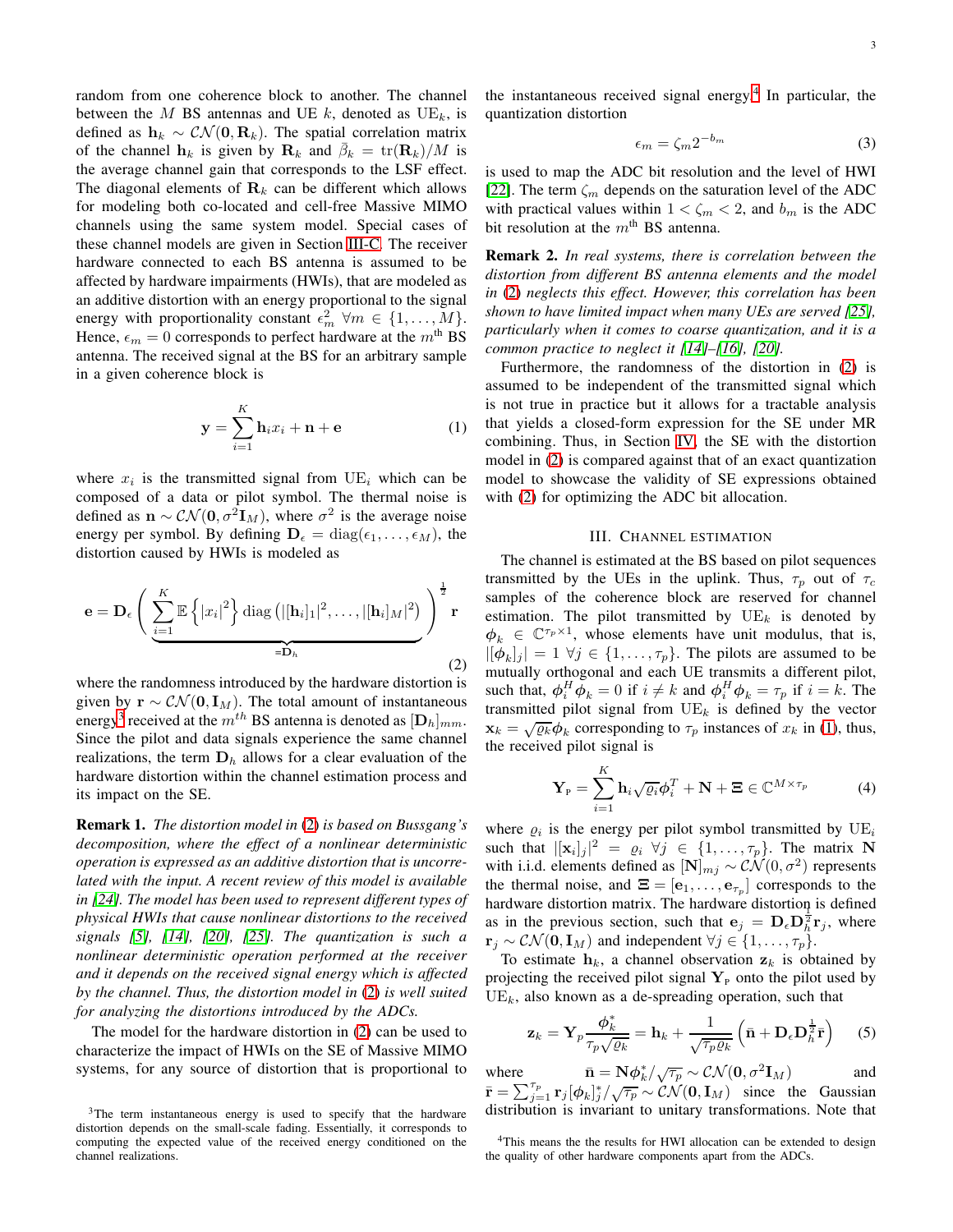the distortion term  $\mathbf{D}_{\hbar}^{\frac{1}{2}}\bar{\mathbf{r}}$  in [\(5\)](#page-2-5) depends on the channels and is not Gaussian distributed. Thus, computing the minimum mean squared error (MMSE) channel estimate is very cumbersome. To estimate the channel  $h_k$ , the linear MMSE (LMMSE) channel estimation is used instead, given as follows.

<span id="page-3-1"></span>**Lemma 1.** Given the channel observation  $z_k$  in [\(5\)](#page-2-5), the *LMMSE channel estimate of*  $\mathbf{h}_k$  *is* 

<span id="page-3-5"></span>
$$
\hat{\mathbf{h}}_k = \mathbb{E}\left\{\mathbf{h}_k \mathbf{z}_k^H\right\} \left(\mathbb{E}\left\{\mathbf{z}_k \mathbf{z}_k^H\right\}\right)^{-1} \mathbf{z}_k = \mathbf{R}_k \boldsymbol{\Psi}_k^{-1} \mathbf{z}_k \quad (6)
$$

*with*

<span id="page-3-0"></span>
$$
\Psi_k = \mathbf{R}_k + \underbrace{\frac{1}{\tau_p \varrho_k} \left( \sigma^2 \mathbf{I}_M + \sum_{i=1}^K \varrho_i \mathbf{D}_\epsilon \mathbf{D}_{\mathbf{R}_i} \mathbf{D}_\epsilon \right)}_{\text{Noise and pilot distortion}}
$$
(7)

where  $\mathbf{D}_{\mathbf{R}_i} = \text{diag}(\mathbf{R}_i)$ . The channel estimation error is  $\tilde{\mathbf{h}}_k =$  $\mathbf{h}_k - \hat{\mathbf{h}}_k$ , with correlation matrix

$$
\tilde{\mathbf{C}}_k = \mathbb{E}\left\{\tilde{\mathbf{h}}_k \tilde{\mathbf{h}}_k^H\right\} = \mathbf{R}_k - \mathbf{R}_k \boldsymbol{\Psi}_k^{-1} \mathbf{R}_k. \tag{8}
$$

*Proof:* It follows from applying standard LMMSE techniques [\[5,](#page-13-7) Sec. 3].

Due to the HWIs effect in the received pilot signal, the channel estimate  $\hat{\mathbf{h}}_k$  is corrupted by a distortion that depends on the channel of interest  $h_k$ , which cannot be removed by the de-spreading operation in [\(5\)](#page-2-5). In addition, the orthogonality between the pilots is destroyed by the HWI effect giving rise to a distortion that depends on the channel realizations from other UEs in the system. To minimize the MSE of the channel estimates, the noise and hardware distortion effect should be as low as possible (corresponding to the last two terms in [\(7\)](#page-3-0)). The term "pilot distortion" is precisely used to specify the effect of hardware distortion on the channel estimation.

Remark 3. *The channel estimates and their errors in Lemma [1](#page-3-1) are not Gaussian distributed. Thus, they are not statistically independent even though they are uncorrelated by design. This observation is important when deriving the achievable SE expressions later in the paper.*

#### <span id="page-3-6"></span>*A. HWI allocation for minimal pilot distortion*

The main purpose of this article is to study the optimal allocation of hardware quality per antenna to achieve maximal SE or EE. In Massive MIMO, the channel estimates are used to coherently combine the signals from all BS antennas and perform spatial multiplexing. As a result, the quality of channel estimation is crucial to achieve high SE. Thus, a first approach to optimize the allocation of HWI per antenna (i.e,  $\epsilon_m$ ) is to minimize the pilot distortion. Consider the following optimization problem:

$$
\underset{\epsilon_{m} \geq 0, \forall m \in \{1, \ldots, M\}}{\text{minimize}} \quad \text{tr}\left(\mathbf{D}_{\epsilon} \sum_{i=1}^{K} \varrho_{i} \mathbf{D}_{\mathbf{R}_{i}} \mathbf{D}_{\epsilon}\right)
$$
\n
$$
\text{subject to} \qquad \sum_{m=1}^{M} \log_{2} \left(\frac{\zeta_{m}}{\epsilon_{m}}\right) \leq b_{\text{TOT}}.\tag{9}
$$

The objective minimizes the pilot distortion (see the third term in [\(7\)](#page-3-0)) while the constraint imposes a lower limit on the combined level of HWIs for all antennas. The function that aggregates the level of HWIs across the antennas in the constraint of [\(9\)](#page-3-2) corresponds to an ADC bit budget  $\sum_{m=1}^{M} b_m \leq b_{\text{TOT}} \in \mathbb{N}$ , where the ADC bits  $b_m$  have been relaxed to be real-valued (see [\(3\)](#page-2-6) for mapping an ADC bit resolution  $b_m$  to  $\epsilon_m$ ). To make the problem in [\(9\)](#page-3-2) tractable and find a closed-form solution, there is no constraint to enforce  $b_m \geq 1$  which results in positive real-valued ADC bits that can be below 1 (See Figure [1\)](#page-5-0). However, in Section [III-B,](#page-4-2) a heuristic method to map the optimal real-valued ADC bit solution to integer values is proposed.

Lemma 2. *The problem in* [\(9\)](#page-3-2) *has a quadratic objective and a convex constraint since*  $\log_2(1/x)$  *is a convex function. Thus, it is a convex optimization problem of standard form that can be solved efficiently by well established methods [\[26\]](#page-13-23).*

Remark 4. *It is worth mentioning that the ADC bit budget constraint can be changed to another linear or convex constraint, to accommodate other aspects of hardware design, without changing the methodology to solve the problem. As an example, the alternative constraint*  $\sum_{m=1}^{M} \epsilon_m \geq \epsilon_{\text{TOT}}$  *imposes a total minimum HWI energy*  $\epsilon_{\text{TOT}}$  *that needs to be dispensed.* 

Remark 5. *Regarding the analysis on the ADC bit allocation, we point out that there is no maximum ADC resolution constraint per BS antenna in* [\(9\)](#page-3-2)*. Having an aggregated constraint of an ADC bit budget or total PwC (as shown in Section [VI\)](#page-10-0) would intrinsically limit the maximum ADC bit resolution per BS antenna. Throughout all the simulation results in this paper, the maximum ADC bit resolution that was assigned never surpassed 15 bit, which is common in practical ADCs. Hence, even if we added a maximum ADC bit resolution constraint of 15 bit, it would not impact the results.*

The optimal HWI allocation is found by analyzing the Lagrange dual problem and evaluating the Karush-Kuhn-Tucker (KKT) conditions. The following theorem summarizes the optimal solution for the optimization problem [\(9\)](#page-3-2).

<span id="page-3-4"></span>Theorem 1. *The optimal solution of the convex optimization problem in* [\(9\)](#page-3-2) *is given by*

<span id="page-3-3"></span>
$$
\epsilon_m^{\rm OP} = \left( 2^{-b_{\rm tot}} \prod_{m'=1}^M \zeta_{m'} \sqrt{\frac{p_{m'}^{\rm U}}{p_m^{\rm U}}} \right)^{\frac{1}{M}}
$$

$$
\Rightarrow b_m^{\rm OP} = \frac{1}{M} \left( b_{\rm tot} + \sum_{\substack{m'=1\\m'\neq m}}^M \log_2 \left( \frac{\zeta_m}{\zeta_{m'}} \sqrt{\frac{p_m^{\rm U}}{p_{m'}^{\rm U}}} \right) \right) \tag{10}
$$

where  $p_{m}^{\text{\tiny U}}$  =  $\sum_{i=1}^{K} \varrho_{i} [\mathbf{R}_{i}]_{mm}$  is the average undistorted *received pilot power.*

<span id="page-3-2"></span>*Proof:* It follows from minimizing the Lagrangian by evaluating the KKT conditions. Since the primal problem in [\(9\)](#page-3-2) is convex, the primal and dual points that satisfy the KKT conditions are primal and dual optimal with zero duality gap [\[26,](#page-13-23) Ch. 5]. See Appendix A for details.

The optimal solution  $\epsilon_m^{\text{OP}}$  satisfies the total HWI budget constraint with equality (see Appendix [A\)](#page-11-1) which means that the full ADC bit budget  $b_{\text{TOT}}$  is used. The optimal level of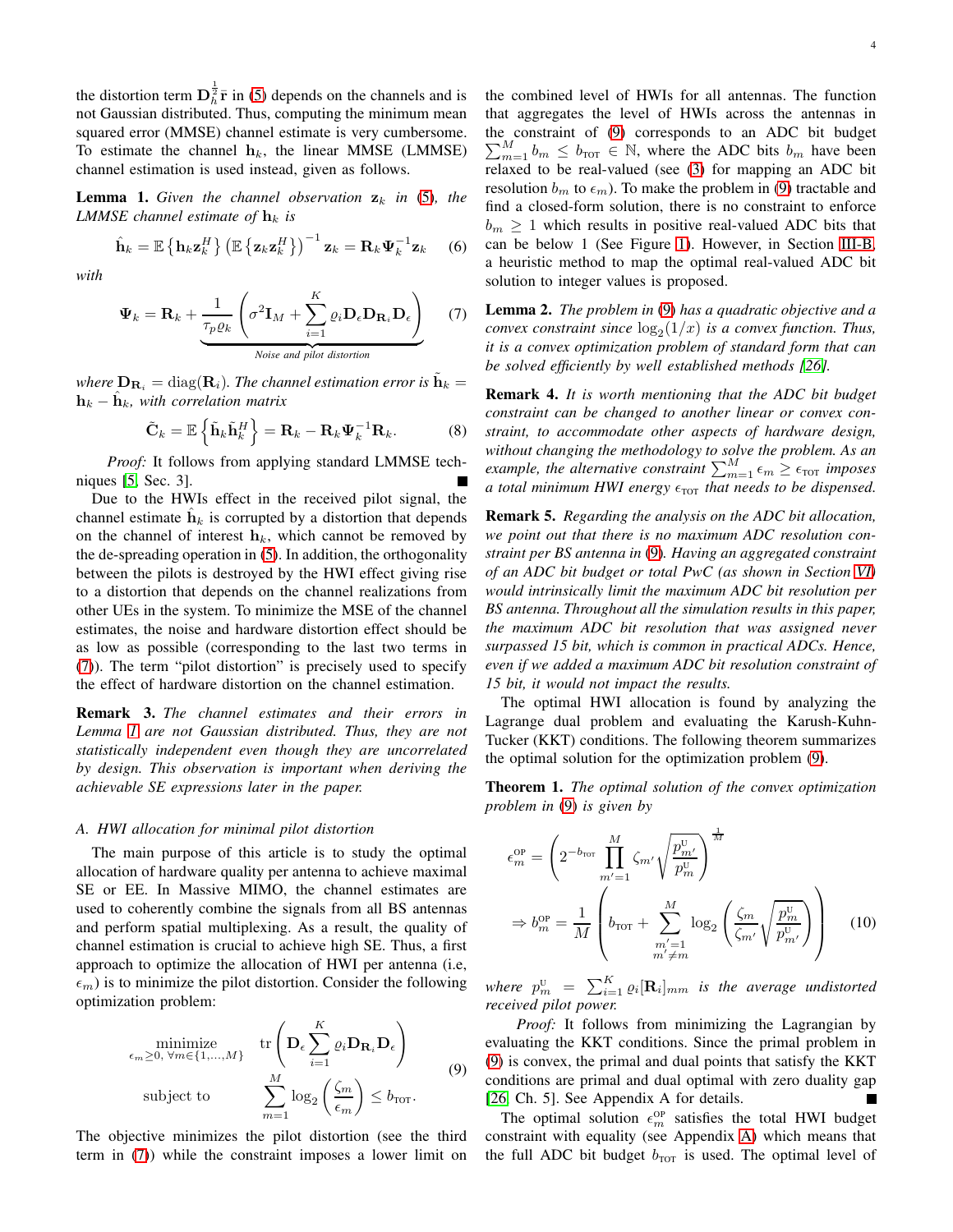<span id="page-4-3"></span>Algorithm 1 Procedure to map real-valued ADC bit allocation to integer values.

1: Initialize the integer ADC bits as  $b_m^{\text{INT}} = \lfloor b_m^{\text{OP}} \rfloor$ . 2: Set  $N^{\text{DIFF}} = b_{\text{TOT}} - \sum_{m=1}^{M} b_m^{\text{INT}}$ . 3: while  $N^{\text{DIFF}} \neq 0$  do<br>4: if  $b_{\text{int}}^{\text{INT}} < 1$  then 4: if  $b_m^{\text{INT}} < 1$  then 5: Set to  $b_m^{\text{INT}} = 1 \ \forall m \in \{1, ..., M\}.$ 6: end if 7: Set  $N^{\text{DIFF}} = b_{\text{TOT}} - \sum_{m=1}^{M} b_m^{\text{INT}}$ . 8: if  $N^{\text{DIFF}} > 0$  then 9: Add 1 bit to the  $N^{\text{DIFF}}$  lowest values of  $b_m^{\text{INT}}$ . 10: **else if**  $N^{\text{DIFF}} < 0$  then 11: Subtract 1 bit to the  $N^{\text{DIFF}}$  highest values of  $b_m^{\text{INT}}$ . 12: end if 13: end while

HWIs is allocated based on the received signal strength per antenna, so that higher received power at a given antenna results in lower level of HWI (more ADC bits) allocation and vice-versa. The proportion of HWI allocation is based on the product of the received power across the antennas due to the exponential relationship between the level of HWI  $\epsilon_m$  and the ADC bit  $b_m$ .

<span id="page-4-4"></span>Remark 6. *If the average undistorted received pilot power is equal across the antennas (i.e.,*  $p_m^{\text{\tiny U}} = p^{\text{\tiny U}}$ ) and all ADCs are *equal (i.e.,*  $\zeta_m = \zeta$ ), [\(10\)](#page-3-3) *reduces to equal ADC bit allocation:*  $b_m^{\text{OP}} = \frac{b_{\text{TOT}}}{M}$ *. If these conditions hold approximately, equal ADC resolution is approximately optimal. Similar conclusions were also drawn in [\[22\]](#page-13-18).*

## <span id="page-4-2"></span>*B. Integer ADC bit allocation*

The result in Theorem [1](#page-3-4) finds the optimal level of HWI to minimize the pilot distortion. However, when mapping these values into ADC bits  $b_m^{\text{OP}}$  as shown in [\(10\)](#page-3-3), these numbers are not likely to be integers. Thus, the heuristic Algorithm [1](#page-4-3) is proposed to map the optimal real-valued ADC bits  $b_m^{\text{OP}}$  into integer values that can be implemented in real ADCs. The operator  $|\cdot|$  stands for rounding to the nearest integer. Note that this algorithm allocates the full ADC bit budget  $b_{\text{TOT}} \in \mathbb{N}$ .

#### <span id="page-4-1"></span>*C. Numerical example*

To illustrate the impact of spatial channel correlation and LSF variations on the optimal HWI allocation, the model  $\mathbf{R}_k = \mathbf{D}_{\beta_k}^{\frac{1}{2}} \mathbf{\bar{R}}_k \mathbf{D}_{\beta_k}^{\frac{1}{2}}$  is taken as an example for the spatial channel correlation matrices, which is based on [\[27\]](#page-13-24). The LSF coefficients between  $UE_k$  and each BS antenna element are enclosed in  $\beta_k = [\beta_{1k}, \dots, \beta_{Mk}]^T$ , such that  $\mathbf{D}_{\beta_k} = \text{diag}(\beta_k)$ . The correlation matrix  $\bar{\mathbf{R}}_k$  has  $[\bar{\mathbf{R}}_k]_{mm} = 1$  and  $|[\bar{\mathbf{R}}_k]_{mm'}| \leq$  $1 \forall m \neq m' \in \{1, \ldots, M\}$  to account for the correlation between antenna elements. Recall that  $\bar{\beta}_k = \text{tr}(\mathbf{R}_k)/M$  is the average channel gain. Four cases are simulated for the spatial correlation matrices:

1) *Co-located antennas and spatial correlation (Co-corr-I*): The matrix  $\bar{\mathbf{R}}_k$  follows the Gaussian local scattering model defined in [\[5,](#page-13-7) Ch. 2], with angular standard deviation  $\sigma_{\text{ang}}$ . The LSF coefficients are equal for all

antenna elements such that  $diag(\beta_k) = \bar{\beta}_k \mathbf{I}_M$ . The average channel gain is modeled as  $\overline{\beta}_k = \omega^{-1} d_k^{-\alpha} F^{\text{sh}}$ , where  $\omega$  is the fixed pathloss at 1 km accounting for fixed propagation effects (e.g., wall penetration),  $\alpha$  is the pathloss exponent, and  $d_k$  is the distance between  $UE_k$  and the BS (measured in [km]). The shadow fading effects are included in  $F^{\text{sh}}$  and modeled as independent log-normal distributed with standard deviation  $\sigma_{\rm sh}$  [dB], that is,  $10 \log_{10}(F^{\text{sh}}) \sim \mathcal{N}(0, \sigma_{\text{sh}}^2)$ . Note that since the antennas are co-located the distance  $d_k$  is considered to be the same for all antennas at the BS.

- 2) *Co-located antennas, spatial correlation and rank 1 diagonal variations (Co-corr-D1)*: The matrix  $\bar{\mathbf{R}}_k$  is defined as in the previous case, whilst the variations of the LSF coefficients of each BS antenna are included following a log-normal distribution with standard deviation  $\sigma_{\rm lsf}$ . Thus,  $\beta_{mk} = \bar{\beta}_k F_m^{\rm lsf}$  where  $10 \log_{10}(F_m^{\rm lsf}) \sim$  $\mathcal{N}(0, \sigma_{\text{lsf}}^2)$ . Note that the term "rank 1" means that the same realization of  $F_m^{\text{lsf}}$  is shared for all K UEs.
- 3) *Co-located antennas, spatial correlation and rank* K *diagonal variations (Co-corr-DK)*: The matrix  $\bar{\mathbf{R}}_k$  is defined as in the case of *Co-corr-I*, and the variations across the LSF coefficients of each BS antenna are modeled following a log-normal distribution with standard deviation  $\sigma_{\rm lsf}$ . Thus,  $\beta_{mk} = \bar{\beta}_k F_{mk}^{\rm lsf}$  where  $10 \log_{10}(F_{mk}^{\text{lsf}}) \sim \mathcal{N}(0, \sigma_{\text{lsf}}^2)$ . The term "rank K" means that each UE and antenna element have variations in the LSF with independent realizations.
- 4) *Cell-free and uncorrelated channels (Cell-free)*: The matrix  $\bar{\mathbf{R}}_k = \mathbf{I}_M$  and the antenna elements are assumed to be located at different positions so that  $\beta_{mk}$  =  $\omega^{-1}d_{mk}^{-\alpha}F^{\text{sh}}$ , where  $d_{mk}$  corresponds to the distance between  $\overline{UE}_k$  and the  $m^{th}$  antenna element. The shadow fading effects are included in  $F^{\text{sh}}$  and are modeled as in the case *Co-corr-I*.

The UEs are dropped uniformly at random in a squared area. In the case of co-located antennas, the BS is located at the center of the square whereas in the *Cell-free* case the antennas are distributed uniformly at random. A minimum distance of 10 meters is enforced between all UEs and BS antennas. Statistical channel inversion power control is assumed such that  $\rho_k = \min \left\{ \rho_{\text{MAX}}, \, \bar{\varrho}/\bar{\beta}_k \right\}$  where  $\bar{\varrho}$  is used to set the SNR level and  $\rho_{MAX}$  is the maximum transmission energy per symbol. Table [I](#page-5-1) summarizes the main simulation parameters used.

Figure [1](#page-5-0) shows the empirical cumulative distribution function (CDF) of the optimal allocation of ADC bits given in Theorem [1.](#page-3-4) In the *Co-corr-I* case there are no LSF variations across antenna elements which yields equal ADC bits as the optimal allocation. In contrast, in the other cases, as more variations are introduced in the diagonal elements of the spatial correlation matrices, the optimal ADC bit allocation becomes more spread.

#### IV. ACHIEVABLE SE

<span id="page-4-0"></span>To send the information through the channel, the transmitted signal from UE<sub>k</sub>, in [\(1\)](#page-2-4), is defined as  $x_k = \sqrt{\rho_k} s_k$  where the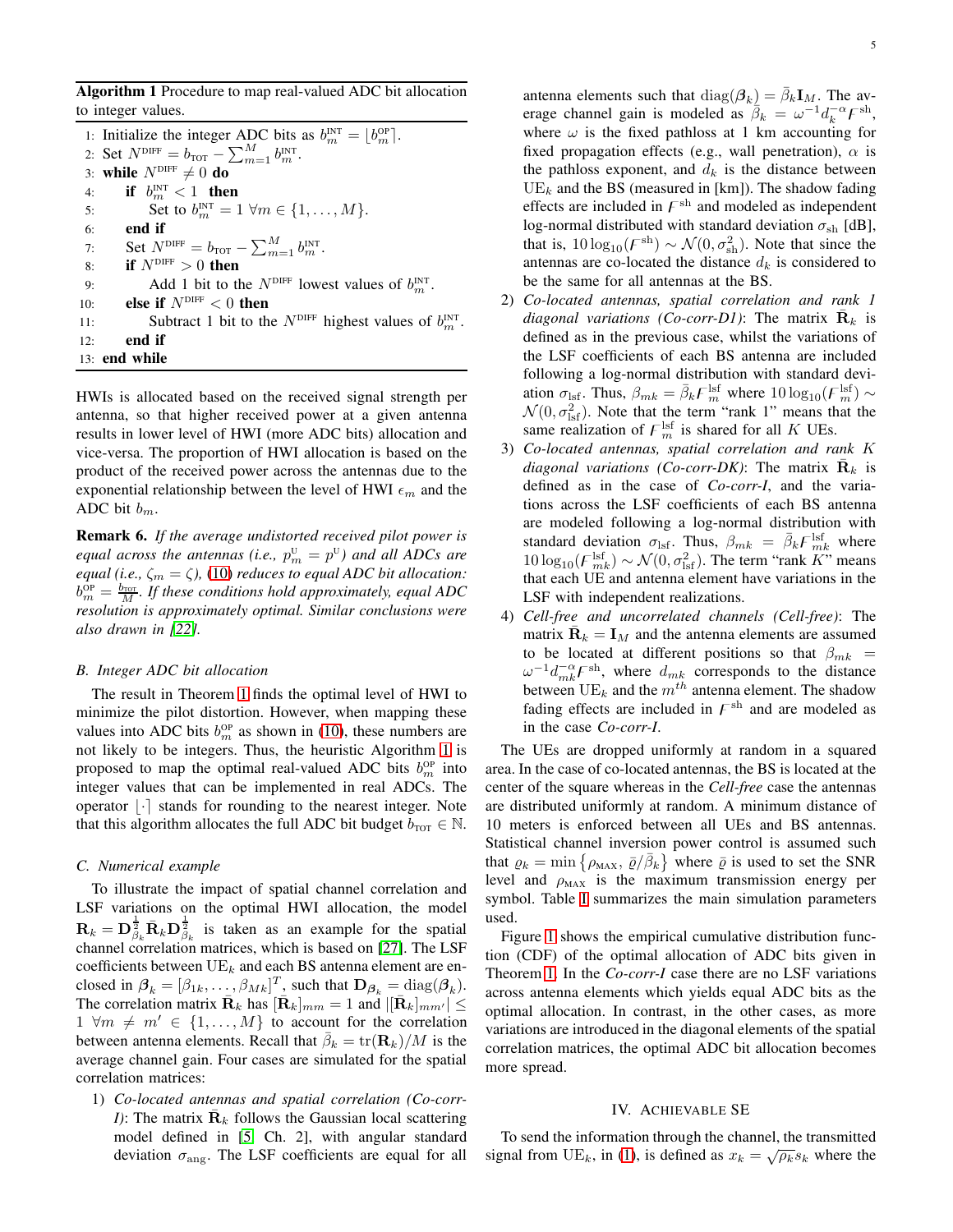Table I: Simulation parameters.

<span id="page-5-1"></span><span id="page-5-0"></span>

Figure 1: CDF of optimal ADC bit allocation with  $M = 100$ ,  $K = 10$ ,  $\bar{\varrho}/\sigma^2 = 1$  (SNR = 0 [dB]), and  $b_{\text{TOT}} = 3M$ .

unit-power data symbol is  $s_k \sim \mathcal{CN}(0, 1)$  and  $\rho_k$  is the average energy per data symbol. At the BS, linear signal processing is assumed to combine the signals from all BS antennas, such that,  $\hat{s}_k = \mathbf{v}_k^H \mathbf{y}$  is the observation of the data symbol  $s_k$  given by

$$
\hat{s}_k = \mathbb{E}\{\mathbf{v}_k^H \mathbf{h}_k\} \sqrt{\rho_k} s_k + (\mathbf{v}_k^H \mathbf{h}_k - \mathbb{E}\{\mathbf{v}_k^H \mathbf{h}_k\}) \sqrt{\rho_k} s_k
$$
\n
$$
\overbrace{\text{Desired signal}\atop \text{if } \mathbf{h}_i \sqrt{\rho_i} s_i + \mathbf{v}_k^H \mathbf{n} + \mathbf{v}_k^H \mathbf{e}}^{\text{Channel gain uncertainty}}
$$
\n
$$
+ \sum_{\substack{i \neq k}}^K \mathbf{v}_k^H \mathbf{h}_i \sqrt{\rho_i} s_i + \mathbf{v}_k^H \mathbf{n} + \mathbf{v}_k^H \mathbf{e} \qquad (11)
$$
\nInter-user interference

\nNoise Data distortion

where the term "data distortion" in [\(11\)](#page-5-2) refers to the negative effect that hardware distortion has on the combined data signal. The combining vector is given by  $v_k$  and two different options are considered:

$$
\mathbf{v}_k = \begin{cases} \hat{\mathbf{h}}_k & \text{MR} \\ \left( \sum_{i=1}^K \hat{\mathbf{h}}_i \hat{\mathbf{h}}_i^H \rho_i + \sigma^2 \mathbf{I}_M \right)^{-1} \hat{\mathbf{h}}_k \rho_k & \text{RZF.} \end{cases}
$$

MR combining requires the least amount of operations to implement, and it maximizes the gain of the desired signal. Regularized zero-forcing (RZF) is the state-of-the-art heuristic scheme for this setup. It adds a level of complexity by introducing a matrix inversion but suppresses inter-user interference, while maintaining a decent SNR level for the desired signal.

The achievable SE is calculated as a lower bound on the ergodic capacity, which is obtained by using the use-andthen-forget methodology assuming Gaussian data symbols and worst case independent Gaussian effective noise [\[4\]](#page-13-3), [\[5\]](#page-13-7). The effective noise is composed of the channel gain uncertainty, inter-user interference, noise and data distortion effects as shown in [\(11\)](#page-5-2). Note that the channel gain uncertainty term is a consequence of the capacity lower bound and for large number of BS antennas, as in the case of Massive MIMO, it has a negligible impact on the tightness of the lower bound [\[4\]](#page-13-3), [\[5\]](#page-13-7). The achievable SE is given in the following theorem.

<span id="page-5-5"></span>**Theorem 2.** An achievable SE for  $UE_k$   $\forall k \in \{1, ..., K\}$ *under hardware distortions is*

<span id="page-5-3"></span>
$$
SE_k = \left(1 - \frac{\tau_p}{\tau_c}\right) \log_2\left(1 + \underbrace{\frac{\left|\mathbb{E}\left\{\hat{s}_k s_k^*\right\}\right|^2}{\mathbb{V}\text{ar}\left(\hat{s}_k - \mathbb{E}\left\{\hat{s}_k s_k^*\right\} s_k\right)}}_{= \text{SINR}_k}\right)
$$
\n(12)

*where* <sup>V</sup>ar(·) *is the variance operator. The effective SINR with the HWI model in* [\(2\)](#page-2-2) *is*

$$
\begin{split} \text{SINR}_{k} &= \left| \mathbb{E} \left\{ \mathbf{v}_{k}^{H} \mathbf{h}_{k} \right\} \right|^{2} \rho_{k} \Bigg/ \Bigg( \sum_{i=1}^{K} \mathbb{E} \left\{ \left| \mathbf{v}_{k}^{H} \mathbf{h}_{i} \right|^{2} \right\} \rho_{i} \\ &- \left| \mathbb{E} \left\{ \mathbf{v}_{k}^{H} \mathbf{h}_{k} \right\} \right|^{2} \rho_{k} + \mathbb{E} \left\{ \left| \mathbf{v}_{k}^{H} \mathbf{n} \right|^{2} \right\} + \mathbb{E} \left\{ \left| \mathbf{v}_{k}^{H} \mathbf{e} \right|^{2} \right\} \Bigg). \end{split} \tag{13}
$$

*Proof:* The achievable SE in [\(12\)](#page-5-3) follows from applying the use-and-then-forget bound [\[4\]](#page-13-3), [\[5\]](#page-13-7) on the equivalent SISO channel in [\(11\)](#page-5-2) with deterministic gain  $\mathbb{E}\{\mathbf{v}_k^{\hat{H}}\mathbf{h}_k\}\sqrt{\rho_k}$  and non-Gaussian noise.

The achievable SE in [\(12\)](#page-5-3) can be used for any type of hardware distortion, in particular, exact quantization which is used later on to validate the model in [\(2\)](#page-2-2). The effective SINR [\(13\)](#page-5-4) follows by assuming the model in [\(2\)](#page-2-2) and it is valid for all linear combining methods. In the case of MR processing, the effective SINR can be found in closed-form as shown in the following corollary.

<span id="page-5-6"></span><span id="page-5-2"></span>Corollary 1. *In the case of MR combining, a closed-form expression for the effective SINR is given in* [\(14\)](#page-6-1) *at the top of next page.*

*Proof:* The proof is provided in Appendix B.

<span id="page-5-4"></span>Г

The effect of HWIs on the SE is more complicated than in the channel estimates as it is shown in the SINR expression in [\(14\)](#page-6-1). Since the hardware distortion affects both the channel estimates and data signals, cross products arise in the linear combining process which, in turn, form the additional distortion terms shown in [\(14\)](#page-6-1). To illustrate how the spatial correlation and large-scale variations along the antennas affect the SE, numerical results are presented next.

### <span id="page-5-7"></span>*A. Numerical example with minimum pilot distortion*

To validate the accuracy of the results obtained with the HWI model in [\(2\)](#page-2-2), the SE with exact quantization is also calculated, such that the quantized received signal for an arbitrary sample of the coherence block is  $y_q = Q(\sum_{i=1}^K h_i x_i + n)$ , where  $\mathbb{Q}(\cdot)$  stands for the quantization operation. For ADC bit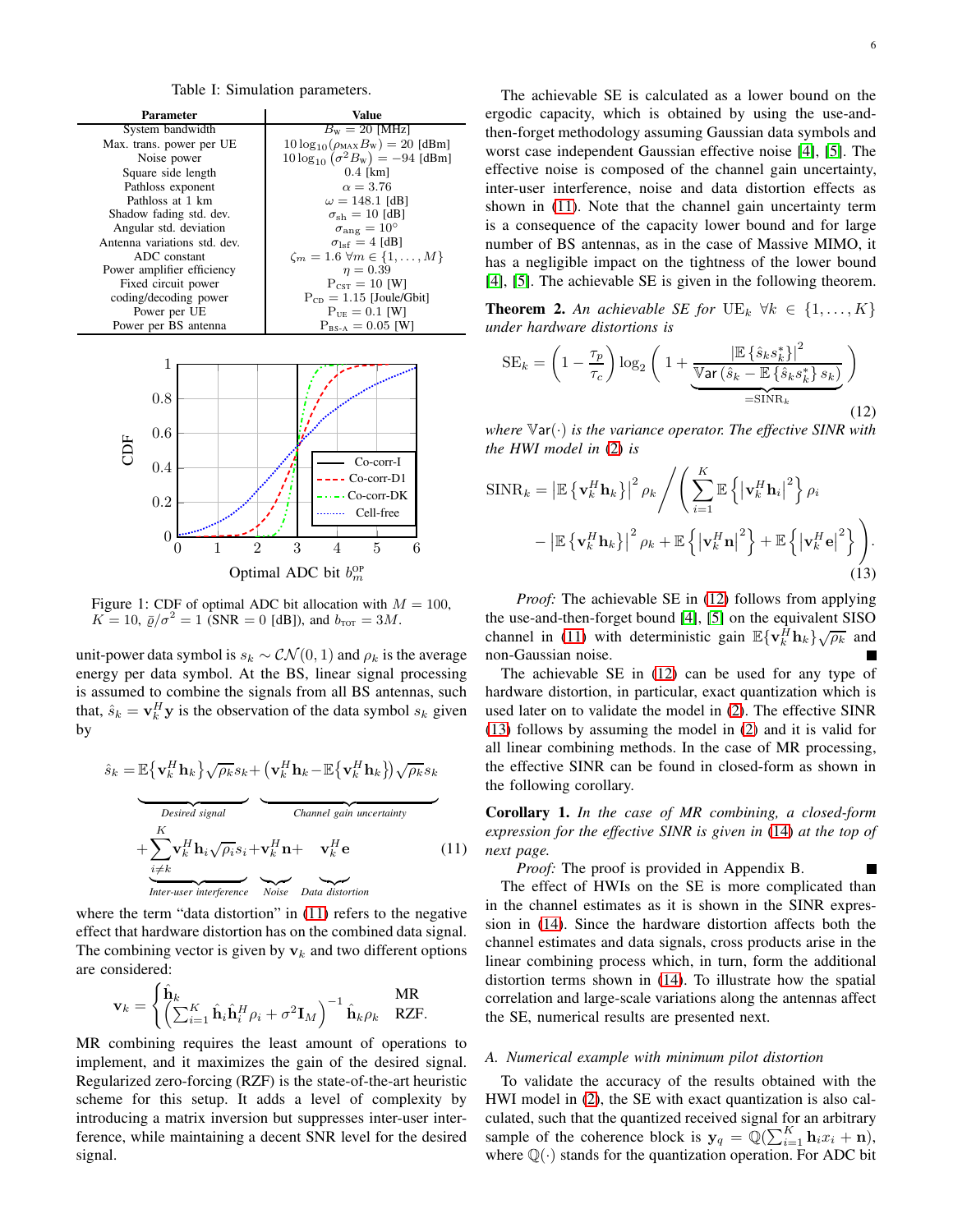$$
\overline{\text{SINR}}_k = \rho_k \text{tr} \left( \mathbf{R}_k \boldsymbol{\Psi}_k^{-1} \mathbf{R}_k \right)^2 / \left( \underbrace{\rho_k \text{tr} \left( \mathbf{D}_\epsilon^2 \text{abs} \left( \text{diag} \left( \mathbf{R}_k \boldsymbol{\Psi}_k^{-1} \mathbf{R}_k \right) \right)^2 \right)}_{\text{Self-distortion (UE}_k)} + \sum_{i=1}^K \frac{\rho_i \varrho_i}{\tau_p \varrho_k} \text{tr} \left( \underbrace{\mathbf{D}_\epsilon^2 \text{abs} \left( \text{diag} \left( \mathbf{R}_i \mathbf{R}_k \boldsymbol{\Psi}_k^{-1} \right) \right)^2 + \mathbf{D}_\epsilon^2 \text{diag} \left( \text{abs} \left( \mathbf{R}_k \boldsymbol{\Psi}_k^{-1} \right)^2 \mathbf{D}_\epsilon^2 \text{abs} \left( \mathbf{R}_i \right)^2 \right)}_{\text{Distortion from inter-user interference}} \right) + \text{tr} \left( \left( \sum_{i=1}^K \rho_i \mathbf{R}_i + \sigma^2 \mathbf{I}_M + \sum_{i=1}^K \rho_i \mathbf{D}_\epsilon^2 \mathbf{D}_{\mathbf{R}_i} \right) \mathbf{R}_k \boldsymbol{\Psi}_k^{-1} \mathbf{R}_k \right) \right)_{\text{Inter-user interference}} \tag{14}
$$

resolutions of up to five  $b_m \leq 5$ , the quantization levels are optimized as in [\[28\]](#page-13-25), and for  $b_m > 5$  uniform quantization is used with optimized levels as in [\[29\]](#page-13-26). The channel estimates are obtained following the same procedure as in Section [III,](#page-2-0) where the quantized received pilot signal corresponds to the  $\tau_p$  instances of  $y_q$  with pilot symbols. The LMMSE channel estimates are given by the first equality in [\(6\)](#page-3-5), where the expectations are found numerically. The SE with exact quantization is computed using [\(12\)](#page-5-3), where the data estimates are given by the first equality in [\(11\)](#page-5-2) considering quantized channel estimates and received data signal. In all the results with exact quantization, the integer bit allocation algorithm proposed in Section [III-B](#page-4-2) is used.

Figure [2](#page-7-0) shows empirical CDF curves of the SE per UE where the spatial correlation matrices are modeled based on the four cases in Section [III-C.](#page-4-1) The markers correspond to results with the exact quantization model and the lines correspond to [\(13\)](#page-5-4) from Theorem [2](#page-5-5) for RZF, and [\(14\)](#page-6-1) from Corollary [1](#page-5-6) for MR. It can be seen that the additive distortion model in [\(2\)](#page-2-2) is accurate in most cases. However, in the *Cellfree* case with equal ADC bit allocation, there is a gap between the exact quantization and the additive distortion model in [\(2\)](#page-2-2). A possible explanation is that the distortion becomes practically independent when it is combined from many different signals that have similar strength, which might not be the case in *Cell-free* since the UEs are located at different distances to the antennas. This discrepancy is substantially reduced when the ADC bit allocation is optimized to minimize the pilot distortion since the antennas with higher received power are allocated more ADC bits that allows them to increase their dynamic range.

In the case of MR combining, optimizing the ADC bit allocation provides almost no SE gains. In contrast, when using RZF, improvements of up to 1 [bit-per-channel-use] ([bpcu]) per UE for the *Cell-free* case with the exact quantization model are shown in Figure [2d.](#page-7-1) This indicates that the optimal ADC bit allocation is mostly beneficial for obtaining accurate channel estimates that enhance the performance of interference suppression techniques like RZF.

## V. OPTIMAL HWI ALLOCATION

<span id="page-6-0"></span>In Section [III-A,](#page-3-6) the optimal HWI allocation for minimal pilot distortion was found in closed form. This result gave good <span id="page-6-1"></span>insights into how to allocate the HWI based on the received signal strength of the pilot signals. However, minimizing the pilot distortion does not necessarily maximize the performance in terms of SE since the impact of HWIs is fundamentally different as it is shown in Theorem [2.](#page-5-5) The same is true for the PwC where less distortion often comes at a higher PwC (e.g., a higher ADC bit resolution increases the PwC). To further study the optimal allocation of the HWI level per antenna, consider the following optimization framework:

<span id="page-6-2"></span>maximize  
\n
$$
\epsilon = [\epsilon_1, ..., \epsilon_M]^T
$$
\n
$$
\rho = [\rho_1, ..., \rho_K]^T
$$
\nsubject to  
\n
$$
f^{\text{HWI}}(\epsilon, \rho) \le 0,
$$
\n
$$
0 \le \epsilon_m \le \epsilon_{\text{MAX}} \forall m \in \{1, ..., M\},
$$
\n
$$
0 \le \rho_k \le \rho_{\text{MAX}} \forall k \in \{1, ..., K\}, \quad (15)
$$

where  $\rho_{MAX}$  is the maximal transmission energy per symbol and  $\epsilon_{\text{MAX}}$  is the maximal HWI level so that  $\epsilon_m \leq \epsilon_{\text{MAX}} \Rightarrow$  $b_m \geq 1$ .

The optimization problem formulation in [\(15\)](#page-6-2) constitutes a general framework to optimize the level of HWI per antenna and the transmission energy per data symbol. In uplink communications, power control is essential to avoid signals from UEs with low channel gains to be overshadowed by signals from UEs with high channel gains. In addition, power control is important to reduce the dynamic range of signals so that the ADCs introduce less quantization distortion. Thus, it is desirable to optimize the transmission energy per data symbol and the level of HWI together. The function  $f^{\text{OBI}}(\epsilon, \rho)$ corresponds to the optimization objective and it can be set to maximize the SE, or another useful utility function, such as minimizing the distortion or maximizing the EE. The function  $f^{\text{HWI}}(\epsilon, \rho)$  enforces a constraint on the HWI level and (or) transmission energy per data symbol based on design requirements, such as, an ADC budget, or maximum PwC, among others.

The selection of  $f^{OBJ}(\epsilon, \rho)$  and  $f^{HWJ}(\epsilon, \rho)$  depends on the design requirements of the system. However, it is also important to choose functions that allow for amenable formulations that can be solved efficiently. In the following sections, the optimization framework in [\(15\)](#page-6-2) is used to obtain insights into the optimal HWI allocation to maximize the SINR under an ADC bit budget or a PwC constraint. The functions  $f^{\text{OBJ}}(\epsilon, \rho)$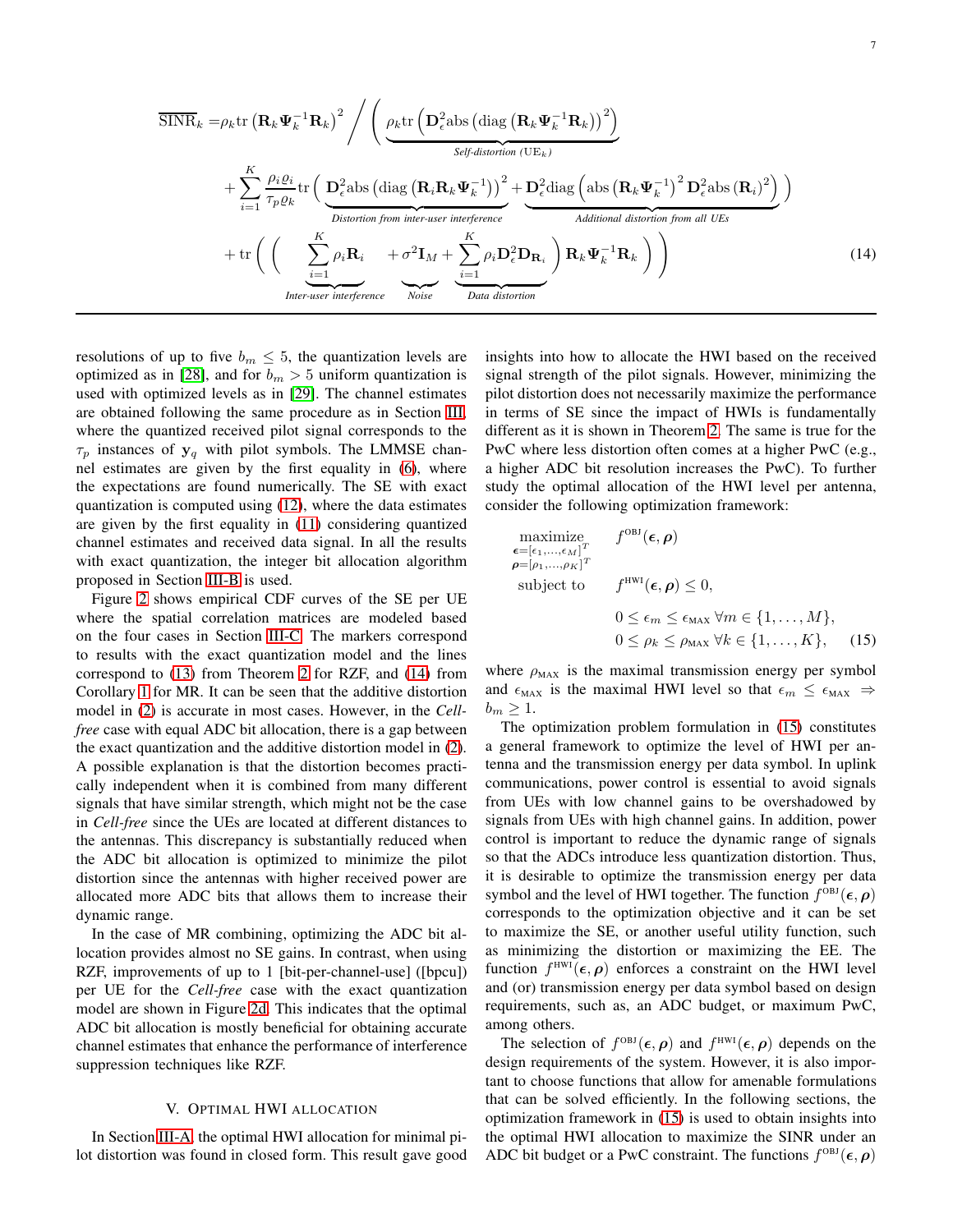8

<span id="page-7-0"></span>

Figure 2: CDF of SE per UE for  $M = 100$ ,  $K = 10$ ,  $\tau_c = 200$ ,  $\bar{\varrho}/\sigma^2 = 1$  (SNR = 0 [dB]), and  $b_{\text{TOT}} = 3M$ . The lines correspond to the SE with the additive distortion model in [\(2\)](#page-2-2), whereas the markers are the results with exact quantization and integer bit allocation (see Section [III-B\)](#page-4-2).

and  $f^{\text{HWI}}(\epsilon, \rho)$  are selected so that [\(15\)](#page-6-2) can be rewritten as geometric programs for which efficient solvers exist [\[26\]](#page-13-23).

#### <span id="page-7-4"></span>*A. Maximizing the SINR*

This section aims at acquiring insights into the optimal HWI allocation that maximizes the SE with MR combining. As shown in Theorem [2,](#page-5-5) the SE has a logarithmic dependency on the effective SINR. Since the logarithm is a concave and monotonically increasing function, it is often advantageous to optimize the effective SINRs directly to find more tractable formulations. To define the objective function  $f^{OBJ}(\epsilon, \rho)$ , it is necessary to find a good compromise between fairness and aggregated performance of the UEs. Thus, consider the following objectives

<span id="page-7-2"></span>
$$
f^{\text{OBI}}(\epsilon,\rho) = \begin{cases} \prod_{k=1}^{K} & \overline{\text{SINR}}_k(\epsilon,\rho) & \text{Max-prod SINRs} \\ \min_{k \in \{1,\ldots,K\}} & \overline{\text{SINR}}_k(\epsilon,\rho) & \text{Max-min fairness.} \end{cases}
$$
(16)

The first objective in [\(16\)](#page-7-2) maximizes the product of SINRs (i.e., the geometric mean) and it aims at maximizing the aggregated performance of all UEs, while maintaining a certain <span id="page-7-1"></span>level of fairness since UEs with very low SINR would make the objective function small. This objective is a lower bound on the sum SE in which the term "1" is removed from the SE expression [\(12\)](#page-5-3), (see [\[5,](#page-13-7) Ch. 7] for more details). The second objective in [\(16\)](#page-7-2) is called max-min fairness and it seeks to maximize the lowest SINR among all UEs. Here, the focus is on balancing the SE among the UEs to create the highest even performance as possible. The function

<span id="page-7-3"></span>
$$
f^{\text{HWI}}(\epsilon) = \sum_{m=1}^{M} \log_2 \left(\frac{\zeta_m}{\epsilon_m}\right) - b_{\text{TOT}} \tag{17}
$$

is set to satisfy an ADC budget constraint as in Section [III-A.](#page-3-6) Notice that in the uplink, each UE has an independent power budget, thus, there is no need to add a constraint to the aggregated transmission energy per data symbols, which means that  $f^{\text{HWI}}(\epsilon)$  does not depend on  $\rho$ .

The effective SINR in [\(14\)](#page-6-1) depends on  $\Psi_k$ , which in turn, is a function of the HWI level through the pilot distortion term in [\(7\)](#page-3-0). As a result, the problem [\(15\)](#page-6-2) with the objectives given in [\(16\)](#page-7-2) and constraint in [\(17\)](#page-7-3), are not convex. The impact of HWI in  $\Psi_k$  is encompassed by the pilot distortion which was analyzed in Section [III-A.](#page-3-6) Thus, to gain more insights into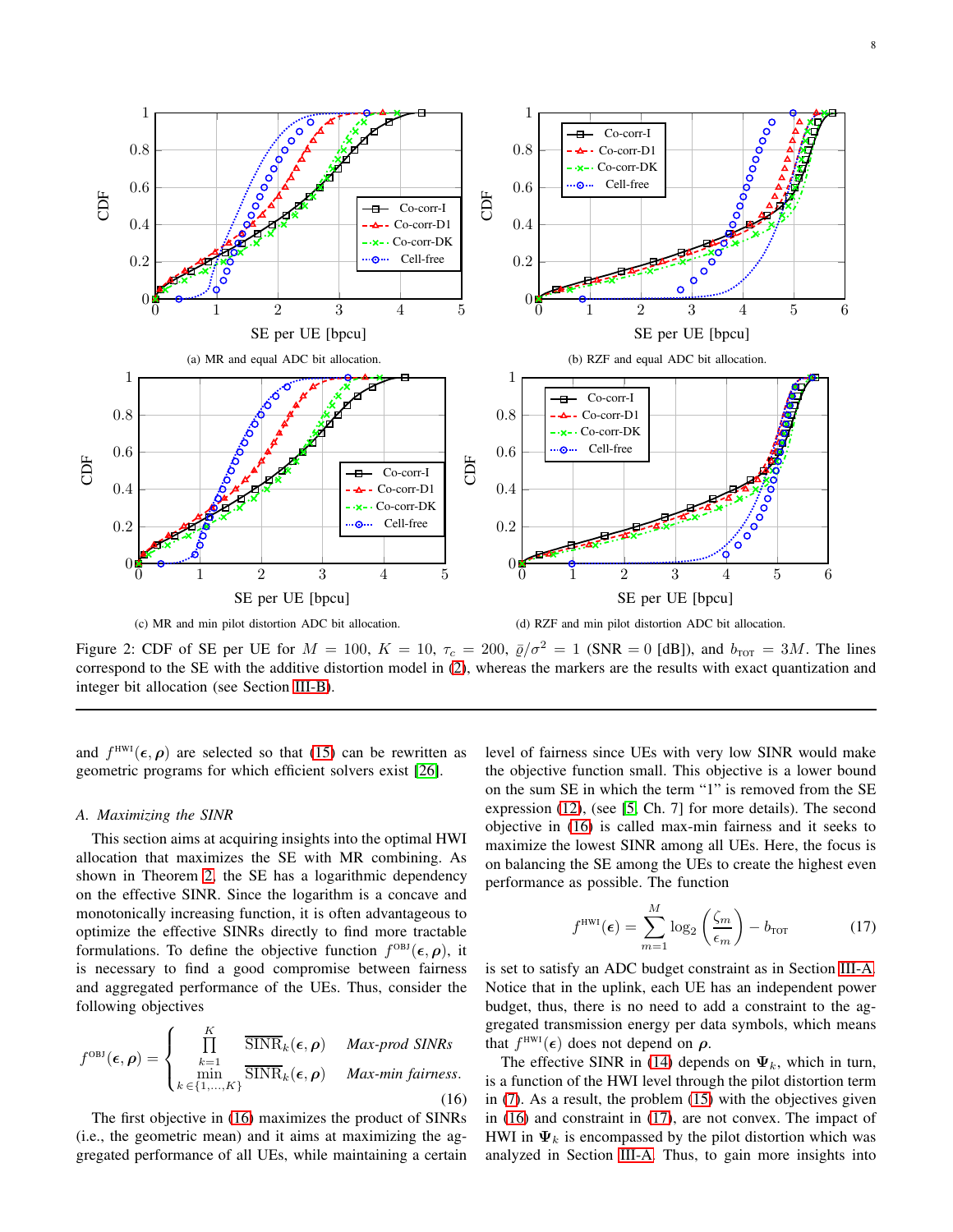$$
f_{k}^{\mathrm{D}}(\mathbf{x}, \boldsymbol{\rho}) = \sum_{m=1}^{M} \left( \rho_{k} \left| \left[ \mathbf{A}_{k} \right]_{mm} \right|^{2} + \sum_{i=1}^{K} \left( \frac{\rho_{i} \varrho_{i}}{\tau_{p} \varrho_{k}} \left| \left[ \mathbf{R}_{i} \mathbf{R}_{k} \boldsymbol{\Psi}_{k}^{-1} \right]_{mm} \right|^{2} + \rho_{i} \left[ \mathbf{R}_{i} \right]_{mm} \left[ \mathbf{A}_{k} \right]_{mm} \right) \right) x_{m} + \mathbf{x}^{T} \left( \sum_{i=1}^{K} \frac{\rho_{i} \varrho_{i}}{\tau_{p} \varrho_{k}} \text{abs} \left( \mathbf{R}_{k} \boldsymbol{\Psi}_{k}^{-1} \right)^{2} \circ \text{abs} \left( \mathbf{R}_{i} \right)^{2} \right) \mathbf{x} + \text{tr} \left( \left( \sum_{i=1}^{K} \rho_{i} \mathbf{R}_{i} + \sigma^{2} \mathbf{I}_{M} \right) \mathbf{A}_{k} \right). \tag{20}
$$

the HWI level allocation for maximal SINR, the optimization problems can be solved by assuming  $\Psi_k$  is fixed. In this case, the problem for both objectives in [\(16\)](#page-7-2) and constraint in [\(17\)](#page-7-3) can be casted as geometric programming problems. This result is summarized in the following theorem.

**Theorem 3.** Consider the variable change  $x_m = \epsilon_m^2$  $\forall m \in \{1, \ldots, M\}$  and  $\mathbf{x} = [x_1, \ldots, x_M]^T$ . If  $\Psi_k$  is fixed, *then* [\(15\)](#page-6-2) *with the objectives given in* [\(16\)](#page-7-2) *and constraint in* [\(17\)](#page-7-3)*, can be casted as geometric programming problems with the following formulations:*

*Max-prod SINRs*

<span id="page-8-1"></span>maximize 
$$
t
$$
  $\prod_{0,\,x_m\geq 0, \,\rho_k\geq 0, k=1}^K \rho_k w_k$   
\n $\forall m \in \{1,\dots,M\}$   
\n $\forall k \in \{1,\dots,K\}$   
\nsubject to  $t$   $\prod_{k=1}^K f_k^D(\mathbf{x}, \rho) \leq 1,$  (18)  
\n $\prod_{m=1}^M \zeta_m^2 x_m^{-1} \leq 2^{2b_{\text{rot}}},$   
\n $x_m \leq \epsilon_{\text{MAX}}^2, \rho_k \leq \rho_{\text{MAX}}.$ 

*Max-min fairness*

<span id="page-8-2"></span>maximize 
$$
t
$$
  
\n $t \ge 0, x_m \ge 0, \rho_k \ge 0,$   
\n $\forall m \in \{1, ..., M\}$   
\n $\forall k \in \{1, ..., K\}$   
\nsubject to 
$$
\frac{tf_k^D(\mathbf{x}, \boldsymbol{\rho})}{\rho_k w_k} \le 1,
$$
  
\n
$$
\prod_{m=1}^M \zeta_m^2 x_m^{-1} \le 2^{2b_{\text{TOT}}},
$$
  
\n $x_m \le \epsilon_{\text{MAX}}^2, \rho_k \le \rho_{\text{MAX}},$  (19)

*where*  $w_k = \text{tr}(\mathbf{A}_k)^2$ ,  $\mathbf{A}_k = \mathbf{R}_k \mathbf{\Psi}_k^{-1} \mathbf{R}_k$  and  $f_k^{\text{D}}(\mathbf{x}, \boldsymbol{\rho})$  *is defined in* [\(20\)](#page-8-0) *at the top of this page.*

*Proof:* It follows from rewriting the effective SINR in [\(14\)](#page-6-1) as SIN $R_k = \rho_k w_k / f_k^{\text{D}}(\mathbf{x}, \rho)$ , and noticing that  $f_k^{\text{D}}(\mathbf{x}, \rho)$  is a posynomial function of  $x_m$  and  $\rho_k$ . Then, the max-product of SINRs problem can be re-casted as in [\(18\)](#page-8-1) by adding a new variable  $t$  to impose a constraint on the product of the SINR denominators. The max-min fairness problem can be directly rewritten as in [\(19\)](#page-8-2) by doing an epigraph formulation [\[26\]](#page-13-23). Finally, it can be seen that both problems [\(18\)](#page-8-1) and [\(19\)](#page-8-2) maximize a monomial with constraints being posynomials or monomials lower than a constant. Thus, they are geometric programs [\[26\]](#page-13-23).

To account for the dependency that  $\Psi_k$  has on  $\epsilon_m$ , the iterative Algorithm [2](#page-8-3) is proposed. Notice that the proposed <span id="page-8-3"></span><span id="page-8-0"></span>Algorithm 2 Iterative procedure to update the pilot distortion  $\mathbf{\Psi}_k.$ 

1: Initialize  $\Psi_k$  by setting  $-\frac{b_{\text{TOT}}}{M}$  $\forall m \in \{1, \ldots, M\}.$ 

2: repeat

- 3: Solve the optimization problem [\(18\)](#page-8-1) or [\(19\)](#page-8-2) and store the optimal solution  $\epsilon_m^{\text{OP-SE}}$ .
- 4: Update  $\Psi_k$  by setting  $\epsilon_m = \epsilon_m^{\text{OP-SE}}$ .
- 5: until Convergence is achieved.

algorithm converges because the optimization problem always maximizes the same objective. However, since  $\Psi_k$  is kept fixed in each optimization step, it is not guaranteed that the solution converges to the global optimum.

To gain more insights into the SE with optimal HWI allocation, Monte-Carlo simulations are conducted following the same setup as in Section [IV-A.](#page-5-7) The optimization problems in [\(18\)](#page-8-1) and [\(19\)](#page-8-2) are solved with CVX, a package for specifying and solving convex programs [\[30\]](#page-13-27). The iterative optimization algorithm converges in two iterations in all cases, thus, the convergence results are not plotted.

Figure [3a](#page-9-0) shows the empirical CDF curve of the optimal ADC bit allocation for the *Co-corr-D1* and *Cell-free* cases. It can be seen that the optimal ADC bits are more spread in the case of *Cell-free* since there are more LSF variations across the BS antennas. In the case when the bit allocation provides minimum pilot distortion, the ADC bits are less spread than for max-product of SINR or max-min fairness. In the minimum pilot distortion case, the optimal HWI allocation seeks to balance the dynamic range of the received pilot signal. In turn, when optimizing the effective SINR, more involved dependencies arise due to the linear combining and the optimal HWI allocation is conditioned on cross products between spatial correlation matrices.

Figs. [3b,](#page-9-1) [3c,](#page-9-2) and [3d,](#page-9-3) show the empirical CDF of SE per UE for the additive uncorrelated distortion model in [\(2\)](#page-2-2) with the expressions found in Theorem [2](#page-5-5) for RZF and Corollary [1](#page-5-6) for MR (depicted by lines). These results are validated by the exact quantization model introduced in Section [IV-A](#page-5-7) (depicted by the markers). The results with uniform equal ADC bit allocation, and the joint high-resolution/one-bit with antenna selection approach from [\[20\]](#page-13-16) have been included as benchmarks. In the latter, the number of antennas with highresolution ADCs is 20% of the total number of BS antennas, and the value of the high ADC resolution is selected so that the total ADC bit budget constraint is satisfied, that is 11 bit ADCs. In Figs. [3b,](#page-9-1) [3c,](#page-9-2) and [3d,](#page-9-3) it can be seen that maxmin fairness reduces the SE of UEs with high channel gains (shown in the high percentile regions) in order to enhance the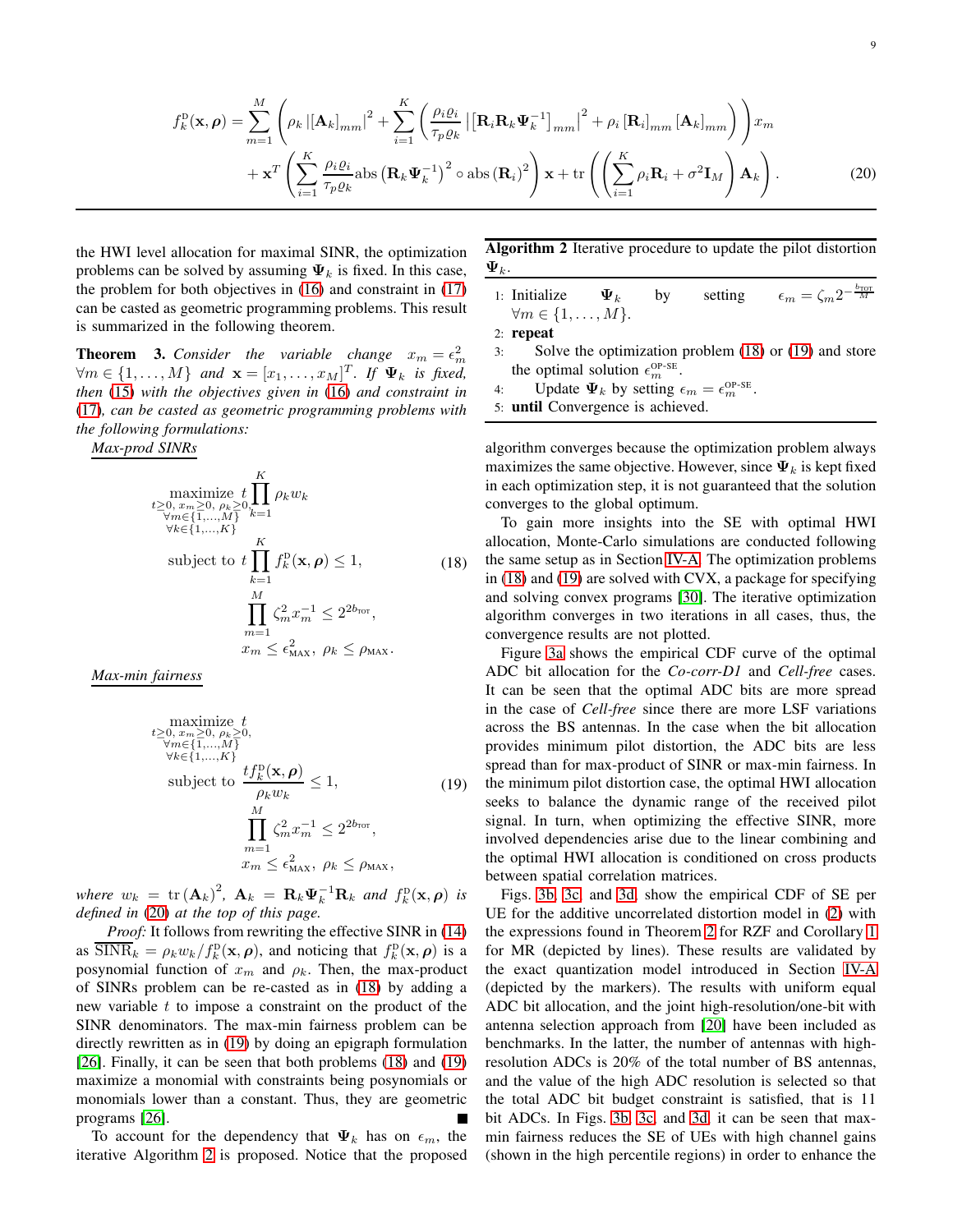10

<span id="page-9-4"></span><span id="page-9-1"></span><span id="page-9-0"></span>

<span id="page-9-2"></span>Figure 3: CDF of the optimal ADC bit allocation and SE per UE with  $M = 100$ ,  $K = 10$ ,  $\bar{\varrho}/\sigma^2 = 1$  (SNR = 0 [dB]), and  $b_{\text{TOT}} = 3M$ . In Figs. [3b,](#page-9-1) [3c,](#page-9-2) and [3d,](#page-9-3) the lines correspond to the results in Theorem [2](#page-5-5) and Corollary [1](#page-5-6) (for MR) with the distortion model in [\(2\)](#page-2-2). The markers are the results with exact quantization and integer bit allocation (see Section [III-B\)](#page-4-2). The results for joint high/1-bit from [\[20\]](#page-13-16), assume 20 antennas with 11 bit ADCs and the rest with 1-bit ADCs.

performance of the UE with minimum SE. Moreover, as more LSF variations arise going from *Co-corr-I* to *Cell-free*, maxmin fairness is able to offer higher SE. However, except for very low SE percentile values, the max-product of SINR and minimum pilot distortion methods are able to offer higher SE. In the case of MR, max-product of SINR and minimum pilot distortion offer almost the same SE for all UEs.

Notice that the optimization problems [\(18\)](#page-8-1) and [\(19\)](#page-8-2) are solved with the SINR expression for MR which does not correspond to the optimal operating point of RZF. Nevertheless, it is important to assess the potential benefits of interference suppression methods like RZF. The max-product of SINRs with MR tends to assign more power to UEs with higher channel gains which may not be the best approach to suppress interference. On the other hand, in cases with co-located BS antennas, the level of interference from a given UE varies less than in the *Cell-free* case, where some BS antennas might <span id="page-9-3"></span>be located much further than others. As a result, RZF with minimum pilot distortion provides higher SE for most UEs under *Co-corr-I*, whereas the max-product of SINRs provides the highest SE under the *Cell-free* case.

The joint high-resolution/one-bit with antenna selection approach from [\[20\]](#page-13-16) performs better in scenarios with large coherence block sizes as it is shown in Figure [3c,](#page-9-2) achieving higher SE than max-min fairness with RZF for more than 60% of the UEs. However, the minimum pilot distortion and max-product of SINRs methods offer higher SE than the joint high-resolution/one-bit with antenna selection approach. This indicates that allocating different ADC bit values based on LSF variations is more beneficial than having a few BS antennas equipped with high-resolution ADCs and the rest with one-bit ADCs.

In summary, statistical channel inversion power control combined with minimum pilot distortion HWI allocation offers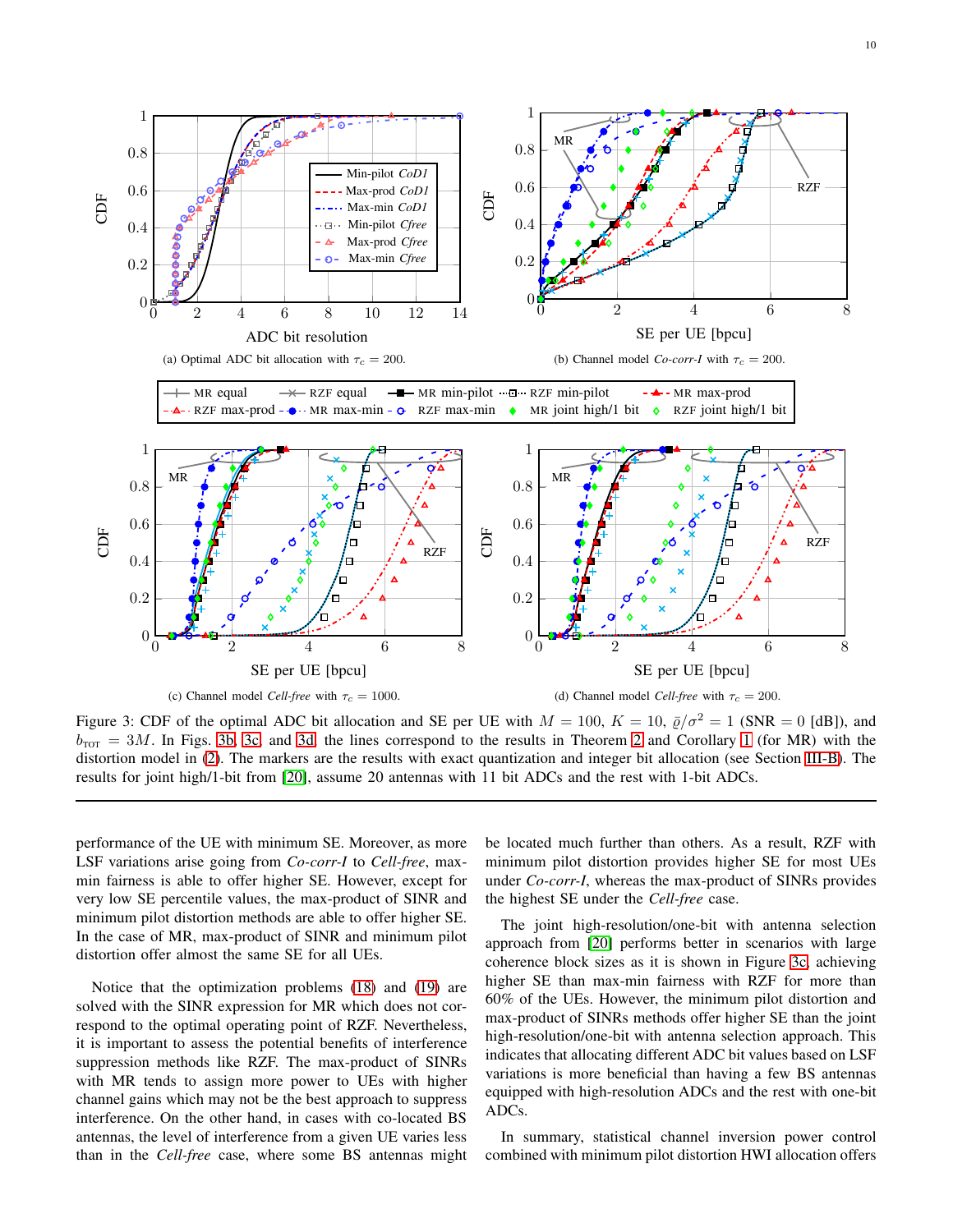the same or higher SE as the max-product of SINRs technique and it is easier to implement. The only exception is in the *Cell-free* case with RZF, where optimizing the max-product of SINRs increases the SE for most UEs more than 1 [bpcu] compared to minimum pilot distortion, and more than 2 [bpcu] compared to equal ADC bit allocation.

Remark 7. *As shown in Figure [3,](#page-9-4) unequal ADC bit allocation is mostly advantageous when there are LSF channel variations across the BS antennas, that is, large changes in the diagonal elements of the spatial correlation matrices. In contrast, the amount of correlation between antenna elements (i.e., value of the off-diagonal elements of the spatial correlation matrices) is less influential in the SE improvements provided by optimizing the ADC bit allocation. This result is in line with Remark [6.](#page-4-4)*

### <span id="page-10-0"></span>VI. IMPACT OF PWC ON THE HWI ALLOCATION

In previous sections, an ADC bit budget constraint is used to get a clear comparison between equal and mixed ADC bit allocation. However, in practice the PwC is a more suitable measure of cost. Thus, in this section the optimal HWI allocation for maximizing the product of SINRs under a PwC constraint is analyzed. This problem is solved based on a mixed-ADC approach, and to provide a benchmark for comparison, the solution to the same problem considering equal ADC bits across the BS antennas is also included.

Before formulating the optimization problem, a model for the PwC of ADCs needs to be established. However, finding a general power model for ADCs is hard because the PwC depends on many design parameters, for example, architecture, sampling frequency, oversampling factor, among others. Thus, to get a general model of the ADC PwC, the Walden's figure of merit Fo $M_w = P_{ADC}/(2^b f_s)$  is used, where  $P_{ADC}$  is the dissipated power by the ADC,  $f_s$  is the sampling frequency, and  $b$  is the number of ADC bits. Thus, the ADC PwC of the  $m<sup>th</sup>$  BS antenna is modeled as

$$
P_{\text{ADC}m} = D_1 2^{b_m} = D_1 \zeta_m \epsilon_m^{-1}
$$
 (21)

which grows exponentially with the number of ADC bits. The proportionality constant  $D_1$  depends on the Walden's figure of merit such that  $D_1 = \text{FoM}_w f_s$ . The survey [\[31\]](#page-13-28) provides numerical values for these terms based on state-of-the-art ADCs.

Similar to the previous section, the optimization framework in [\(15\)](#page-6-2) is used. Since the goal is to maximize the product of SINRs, the objective function is the same as in [\(16\)](#page-7-2). The key difference, is that in this analysis there is no fixed ADC bit budget, that is, the total ADC bit budget is optimized as well as the allocation of ADC bits. Thus, the constraint function is instead given by the PwC of the ADCs and the transmission data power, defined as

$$
f^{\text{HWI}}(\epsilon, \rho) = P_{\text{TXD-ADC}}(\epsilon, \rho) - \gamma_{\text{PC}} \qquad (22)
$$

$$
P_{\text{TXD-ADC}}(\epsilon, \rho) = \underbrace{\left(1 - \frac{\tau_p}{\tau_c}\right) \frac{B_{\text{W}}}{\eta} \sum_{k'=1}^{K} \rho_k}_{\text{Transmission data power}} + 2D_1 \sum_{m=1}^{M} \zeta_m \epsilon_m^{-1}}_{\text{Total ADC power}}
$$

(23)

where  $\eta$  is the efficiency of the power amplifier, assumed to be equal for all BS antennas, and  $P_{TxD-ADC}(\epsilon, \rho)$  is the PwC that depends on the HWI level and transmission energy per data symbol. The term  $\gamma_{PC}$  imposes a maximum PwC for  $P_{TXD\text{-}ADC}(\epsilon, \rho)$ . The power function  $P_{TXD\text{-}ADC}(\epsilon, \rho)$  is linear in  $\rho_k$  and monotonically decreasing in  $\epsilon_m$ . Thus, lower transmission power and higher HWI level result in lower PwC. Moreover,  $P_{TXD\text{-}ADC}(\epsilon, \rho)$  is a posynomial function, which means that the power constraint becomes a posynomial lower than a constant. The max-product of SINRs objective can be transformed into a monomial function by adding an auxiliary variable and including a geometric constraint as shown in Section [V-A.](#page-7-4) Thus, the optimization problem in [\(15\)](#page-6-2) with maxproduct of SINRs objective in [\(16\)](#page-7-2) and constraint function in [\(22\)](#page-10-1) is a geometric program [\[26\]](#page-13-23). In the case of equal ADC bit allocation, the optimization variable is changed to  $\epsilon$  such that  $\epsilon_m = \epsilon$  for  $m \in \{1, \ldots, M\}$ . Note that this change of variables also results in a geometric program.

To illustrate the balance between the sum SE benefit and the cost of PwC, the EE is used as a performance metric and is defined as [\[5,](#page-13-7) Ch 5]

$$
EE = B_{\rm w} \sum_{k=1}^{K} SE_k / \left( P_{\rm CST} + P_{\rm UE} K + P_{\rm BS-A} M + P_{\rm PLOT} + P_{\rm TXD-ADC} (\epsilon, \rho) + P_{\rm CD} B_{\rm w} \sum_{k=1}^{K} SE_k \right) \tag{24}
$$

where  $P_{CD}$  accounts for the coding, decoding and backhaul PwC. The transmission power of pilots is modeled by  $P_{PLOT}$  =  $\tau_p$  $\frac{\tau_p}{\tau_c} \frac{B_w}{\eta} \sum_{k'=1}^K \varrho_k$ . The circuit PwC per UE is  $P_{UE}$ , while  $P_{BS-A}$ accounts for the power consumed by the circuitry on each BS antenna that is independent of the ADC bit resolution. The term  $P_{CST}$  accounts for the power consumed by baseband processing (e.g, linear processing and channel estimation) plus fixed terms (e.g., site cooling). The values of these parameters are in Table [I](#page-5-1) and are selected based on [\[5,](#page-13-7) Ch 5].

To analyze the optimal ADC bit allocation, Monte Carlo simulations with the same simulation setup as in Section [V-A](#page-7-4) are performed. Figure [4a](#page-11-2) shows the empirical CDF of the optimal ADC bit allocation. It can be seen that, similar to Figure [3a,](#page-9-0) the ADC bit resolution is more spread as the variations of LSF among the channels increase. However, in contrast to Figure [3a,](#page-9-0) where the ADC resolutions reach values of up to 10 bits, the bit resolution in Figure [4a](#page-11-2) is concentrated below 5 bits. In particular, in the case of *Cell-free* with  $\gamma_{PC} = 10$  [W], over 40 % of the BS antennas have 1 bit ADC bit resolution. Thus, adding a PwC constraint reduces the values of the ADC bits used.

<span id="page-10-1"></span>Figure [4b](#page-11-3) shows the EE versus the target PwC, and all results consider exact quantization with the proposed integer bit allocation in Section [III-B](#page-4-2) and RZF. Note that since the PwC and SE both increase when the ADC bit resolution increases, the optimal solution satisfies the power constraint with equality. Thus, the optimal SE follows the same behavior as the EE depicted in Figure [4b.](#page-11-3) The EE has unimodal shape (i.e., increases, saturates, and then decreases) which means that the target PwC can be customized to maximize SE and EE. Comparing equal and mixed-ADC bit allocations, it can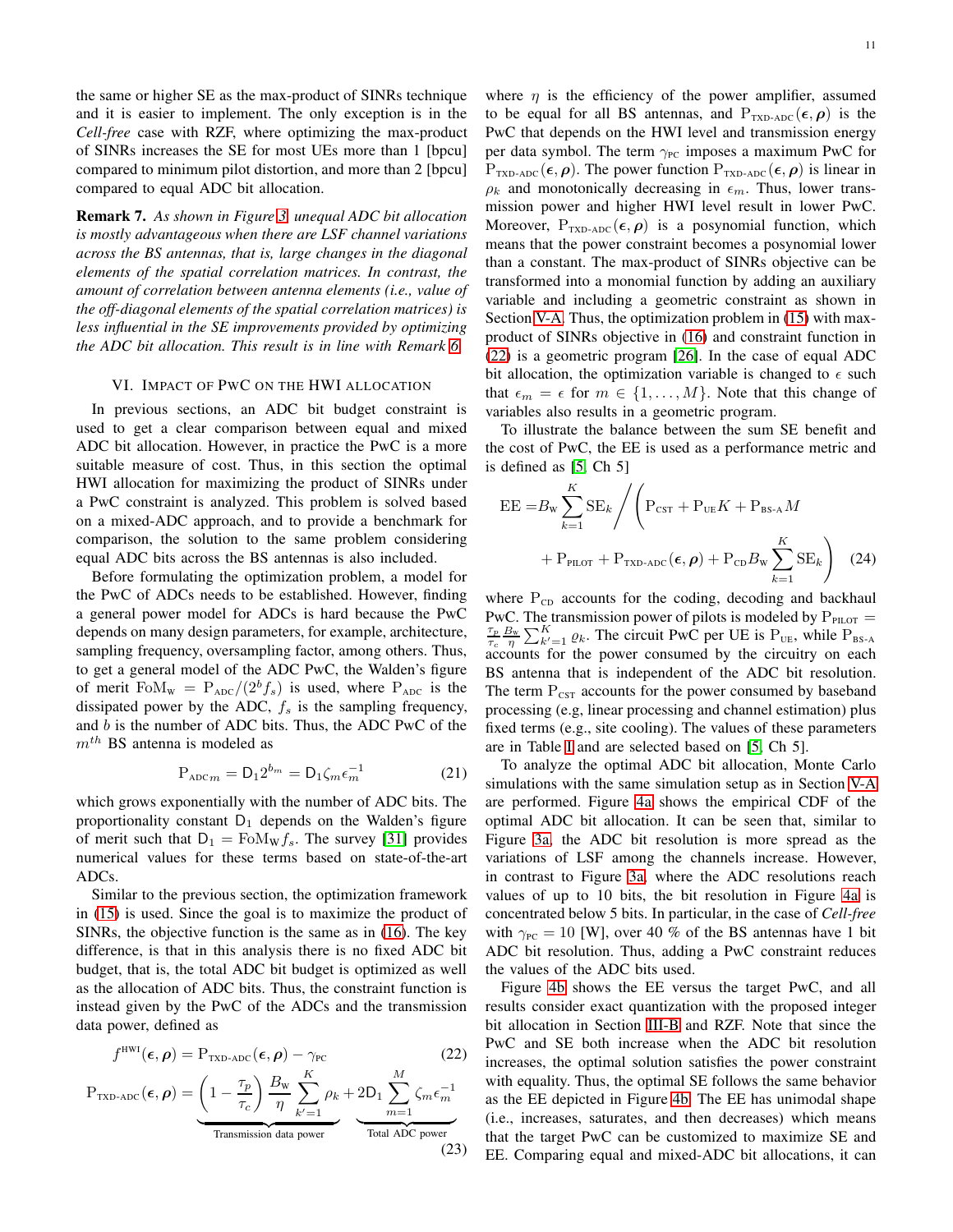<span id="page-11-2"></span>

Figure 4: CDF of optimal ADC bit allocation and EE vs  $\gamma_{PC}$  with RZF,  $M = 100$ ,  $K = 10$ ,  $\tau_c = 200$ ,  $\bar{\varrho} = \sigma^2$  (SNR = 0 [dB]) and  $D_1 = 0.006$  [W/conv-step]. The results in Figure [4b](#page-11-3) consider the exact quantization model and integer bit allocation (see Section [III-B\)](#page-4-2).

be seen that for co-located scenarios, the EE is almost the same whereas in the *Cell-free* case, mixed-ADCs increases the EE up to 30% at its maximum compared to equal ADC bit allocation.

#### VII. CONCLUSION

<span id="page-11-0"></span>This article studied the optimal ADC bit allocation problem for maximal SE or EE when the selection of ADC bits is done with respect to the large-scale fading. For the SE, in cases with co-located BS antennas and small channel variations across the antennas, equal ADC bit allocation is close to optimal. In contrast, when there are large channel variations across the BS antennas, as in cell-free Massive MIMO, the SE benefits of optimizing the ADC bit allocation are substantial for interference suppression methods such as RZF.

In the case of cell-free Massive MIMO, the proposed ADC bit allocation method to minimize the pilot distortion combined with statistical channel inversion power control and RZF has a simple implementation and provides more than 1 [bpcu] SE gain compared to equal ADC bit allocation. Furthermore, for max-product of SINRs power control and ADC bit optimization, the SE gain is of 2 [bpcu] SE compared to equal ADC bit allocation.

By considering the PwC as a constraint in the max-product of SINRs problem, the optimal ADC bit allocation that maximizes EE and sum SE is found at ADC bit resolutions below 6 bits. Furthermore, in the case of cell-free Massive MIMO with RZF and a mixed-ADC approach, improvements of up to 30% can be achieved compared to equal ADCs.

## <span id="page-11-1"></span>APPENDIX A: PROOF OF THEOREM [1](#page-3-4)

<span id="page-11-3"></span>Let  $\lambda_1$  be the Lagrange multiplier for the constraint in [\(9\)](#page-3-2) and  $\boldsymbol{\epsilon} = [\epsilon_1, \dots, \epsilon_M]^T$ , then

$$
\mathcal{L}(\epsilon, \lambda_1) = \sum_{m=1}^{M} \epsilon_m^2 p_m^{\mathrm{U}} + \lambda_1 \left( \sum_{m=1}^{M} \log_2 \left( \frac{\zeta_m}{\epsilon_m} \right) - b_{\text{TOT}} \right) (25)
$$

is the Lagrangian function where  $p_m^{\text{U}} = \sum_{i=1}^{K} \varrho_i [\mathbf{R}_i]_{mm}$  and the dual problem is

$$
\underset{\lambda_1 \geq 0}{\text{maximize}} \quad \underset{\epsilon_m \geq 0 \ \forall m \in \{1, \dots, M\}}{\text{inf}} \mathcal{L}(\epsilon, \lambda_1). \tag{26}
$$

Since [\(9\)](#page-3-2) is a convex problem, a point  $(\hat{\epsilon}, \hat{\lambda}_1)$  is primal and dual optimal (it solves [\(9\)](#page-3-2) and [\(26\)](#page-11-4)) with zero duality gap (i.e., the optimal objective is the same for  $(9)$  and  $(26)$ ) when it satisfies the KKT conditions given by

$$
\sum_{m=1}^{M} \log_2 \left( \frac{\zeta_m}{\hat{\epsilon}_m} \right) - b_{\text{TOT}} \le 0 \tag{27.3}
$$

<span id="page-11-8"></span><span id="page-11-7"></span><span id="page-11-4"></span>
$$
\hat{\lambda}_1 \ge 0 \tag{27.b}
$$

$$
\hat{\lambda}_1 \left( \sum_{m=1}^M \log_2 \left( \frac{\zeta_m}{\hat{\epsilon}_m} \right) - b_{\text{TOT}} \right) = 0 \tag{27.c}
$$

<span id="page-11-5"></span>
$$
\nabla_{\boldsymbol{\epsilon}} \mathcal{L}(\hat{\boldsymbol{\epsilon}}, \hat{\lambda}_1) = 0 \qquad (27. \text{d})
$$

where  $\nabla_{\epsilon}(\cdot)$  is the gradient with respect to  $\epsilon$ . From [\(27.d\)](#page-11-5) the following conditions are found:

<span id="page-11-6"></span>
$$
2\hat{\epsilon}_m p_m^{\text{U}} - \frac{\hat{\lambda}_1}{\ln(2)\hat{\epsilon}_m} = 0, \ \forall m \in \{1, \dots, M\}
$$
 (28)

where  $ln(\cdot)$  denotes the natural logarithm. By clearing  $\hat{\epsilon}_m$  from [\(28\)](#page-11-6) and inserting it into [\(27.c\)](#page-11-7), the optimal solution is found and [\(27.a\)](#page-11-8) is satisfied with equality.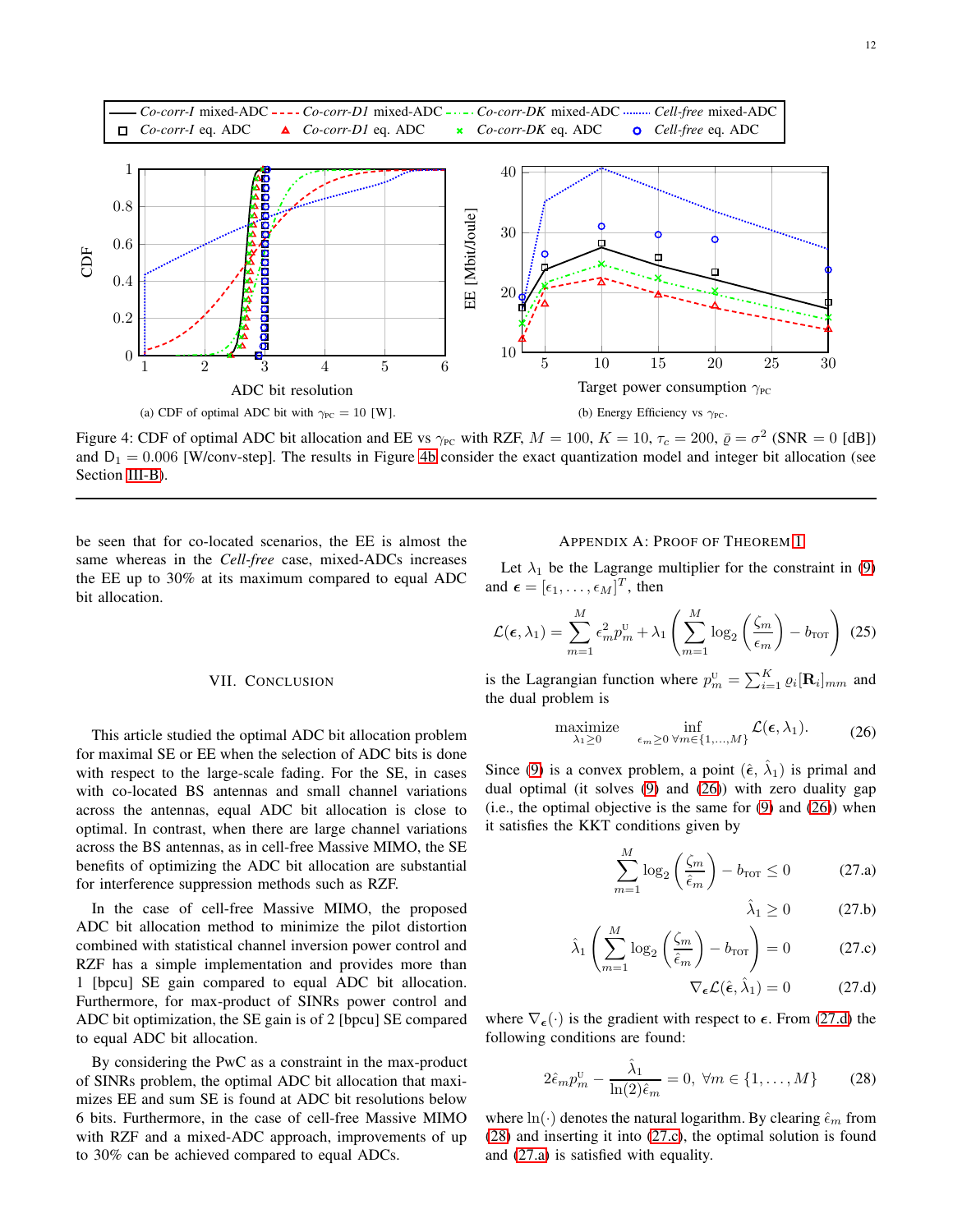$$
\mathbb{E}\left\{\bar{\mathbf{h}}_{i}^{H}\mathbf{D}_{\epsilon}^{2}\mathbf{D}_{h_{i}}\bar{\mathbf{h}}_{i}\right\} = \mathbb{E}\left\{\sum_{l=1}^{M}\sum_{m=1}^{M}\sum_{m'=1}^{M}[\mathbf{A}_{k}]_{ml}[\mathbf{A}_{k}]_{m'l}^{*}\epsilon_{l}^{2}[\mathbf{R}_{i}^{\frac{1}{2}}\mathbf{g}]_{m}\Big| [\mathbf{R}_{i}^{\frac{1}{2}}\mathbf{g}]_{l}\Big|^{2}[\mathbf{R}_{i}^{\frac{1}{2}}\mathbf{g}]_{m'}\right\}
$$
\n
$$
\stackrel{\text{(a)}}{=} \sum_{l=1}^{M}\epsilon_{l}^{2}[\mathbf{R}_{i}\mathbf{A}_{k}]_{ll}[\mathbf{R}_{i}\mathbf{A}_{k}]_{ll}^{*} + \sum_{l=1}^{M}\sum_{m=1}^{M}\epsilon_{l}^{2}[\mathbf{A}_{k}]_{ml}[\mathbf{R}_{i}\mathbf{A}_{k}]_{ml}^{*}[\mathbf{R}_{i}]_{ll}
$$
\n
$$
= \text{tr}\left(\mathbf{D}_{\epsilon}^{2}\text{abs}\left(\text{diag}\left(\mathbf{R}_{i}\mathbf{R}_{k}\mathbf{\Psi}_{k}^{-1}\right)\right)^{2} + \mathbf{R}_{i}\mathbf{A}_{k}\mathbf{D}_{\epsilon}^{2}\mathbf{D}_{\mathbf{R}_{i}}\mathbf{A}_{k}^{H}\right)
$$
\n(33)

$$
\mathbb{E}\left\{[\mathbf{g}]_{m}[\mathbf{g}]_{m'}^{*}[\mathbf{g}]_{l}^{*}[\mathbf{g}]_{l'}^{*}\right\} = \begin{cases}\n\mathbb{E}\left\{ |[\mathbf{g}]_{m}|^{4} \right\} = 2 & \text{if } m = m' = l = l' \\
\mathbb{E}\left\{ |[\mathbf{g}]_{m}|^{2} |[\mathbf{g}]_{l}|^{2} \right\} = 1 & \text{if } m \neq l, \text{ with } \begin{cases}\nm = m', l = l' \\
m = l', l = m'\n\end{cases}\n\end{cases}
$$
\n(34)

$$
\mathbb{E}\left\{\text{tr}\left(\mathbf{D}_{\epsilon}^{2}\mathbf{D}_{h}^{D}\mathbf{A}_{k}\mathbf{D}_{\epsilon}^{2}\mathbf{D}_{h}^{P}\mathbf{A}_{k}^{H}\right)\right\}=\text{tr}\left(\mathbf{D}_{\epsilon}^{2}\sum_{i=1}^{K}\rho_{i}\mathbf{D}_{\mathbf{R}_{i}}\mathbf{A}_{k}\mathbf{D}_{\epsilon}^{2}\sum_{i'=i}^{K}\varrho_{i'}\mathbf{D}_{\mathbf{R}_{i'}}\mathbf{A}_{k}^{H}\right) \n+\mathbb{E}\left\{\sum_{i=1}^{K}\rho_{i}\varrho_{i}\sum_{l=1}^{M}\sum_{m=1}^{M}\epsilon_{m}^{2}\epsilon_{m'}^{2}|\left[\mathbf{A}_{k}\right]_{mm'}|^{2}\left|\left[\mathbf{R}_{i}^{\frac{1}{2}}\mathbf{g}\right]_{m}\right|^{2}\left|\left[\mathbf{R}_{i}^{\frac{1}{2}}\mathbf{g}\right]_{m'}\right|^{2}\right\} \n=\text{tr}\left(\mathbf{D}_{\epsilon}^{2}\sum_{i=1}^{K}\rho_{i}\mathbf{D}_{\mathbf{R}_{i}}\mathbf{A}_{k}\mathbf{D}_{\epsilon}^{2}\sum_{i'=1}^{K}\varrho_{i'}\mathbf{D}_{\mathbf{R}_{i'}}\mathbf{A}_{k}^{H}\right)+\sum_{i=1}^{K}\rho_{i}\varrho_{i}\mathbf{D}_{\epsilon}^{2}\text{diag}\left(\text{abs}\left(\mathbf{A}_{k}\right)^{2}\mathbf{D}_{\epsilon}^{2}\text{abs}\left(\mathbf{R}_{i}\right)^{2}\right)
$$
\n(35)

## APPENDIX B: PROOF OF CLOSED-FORM SE EXPRESSION WITH MR

<span id="page-12-1"></span> $\sqrt{ }$ 

The closed-form expression in [\(14\)](#page-6-1) is found by calculating the expectations in [\(13\)](#page-5-4) using known properties of circularly symmetric complex Gaussian random vectors [\[10,](#page-13-29) Appx. A]. First, the term in the numerator is found by using the fact that the LMMSE channel estimate  $\hat{\mathbf{h}}_k$  and error  $\hat{\mathbf{h}}_k$  are uncorrelated by design, so that

$$
\mathbb{E}\left\{\mathbf{v}_{k}^{H}\mathbf{h}_{k}\right\}=\mathbb{E}\left\{\hat{\mathbf{h}}_{k}^{H}\left(\hat{\mathbf{h}}_{k}+\tilde{\mathbf{h}}_{k}\right)\right\}=\mathrm{tr}\left(\mathbf{R}_{k}\boldsymbol{\Psi}_{k}^{-1}\mathbf{R}_{k}\right).
$$
\n(29)

To calculate the first term in the denominator of [\(13\)](#page-5-4), for ease of notation let  $\mathbf{A}_k = \mathbf{R}_k \Psi_k^{-1}$ ,  $\bar{\mathbf{h}}_i = \mathbf{A}_k^H \mathbf{h}_i$  and  $\mathbf{D}_{h_i} = \text{diag}(|[\mathbf{h}_i]_1|^2, \dots, |[\mathbf{h}_i]_M|^2)$ , then

$$
\mathbb{E}\left\{\left|\mathbf{v}_{k}^{H}\mathbf{h}_{i}\right|^{2}\right\} = \mathbb{E}\left\{\left|\bar{\mathbf{h}}_{i}^{H}\mathbf{h}_{k}\right|^{2} + \frac{\varrho_{i}}{\tau_{p}\varrho_{k}}\bar{\mathbf{h}}_{i}^{H}\mathbf{D}_{\epsilon}^{2}\mathbf{D}_{h_{i}}\bar{\mathbf{h}}_{i}\right\}
$$

$$
+\bar{\mathbf{h}}_{i}^{H}\left(\frac{\sigma^{2}}{\tau_{p}\varrho_{k}}\mathbf{I}_{M} + \sum_{i'\neq i}^{K}\frac{\varrho_{i'}}{\tau_{p}\varrho_{k}}\mathbf{D}_{\epsilon}^{2}\mathbf{D}_{\mathbf{R}_{i'}}\right)\bar{\mathbf{h}}_{i}\right\}.
$$
(30)

From [\[10,](#page-13-29) Appx. A] it follows directly that

$$
\mathbb{E}\left\{\left|\bar{\mathbf{h}}_{i}^{H}\mathbf{h}_{k}\right|^{2}\right\} = \begin{cases} \text{tr}\left(\mathbf{A}_{k}\mathbf{R}_{k}\right)^{2} + \text{tr}\left(\mathbf{R}_{k}\mathbf{A}_{k}\mathbf{R}_{k}\mathbf{A}_{k}^{H}\right) & \text{for } i = k\\ \text{tr}\left(\mathbf{R}_{i}\mathbf{A}_{k}\mathbf{R}_{k}\mathbf{A}_{k}^{H}\right) & \text{for } i \neq k. \end{cases}
$$
(31)

To find the second term in [\(30\)](#page-12-0), let  $\mathbf{h}_i = \mathbf{R}_i^{\frac{1}{2}} \mathbf{g}$  such that  $\mathbf{g} \sim \mathcal{CN}(\mathbf{0}, \mathbf{I}_M)$  and  $\mathbf{R}_i = \mathbf{R}_i^{\frac{1}{2}} \mathbf{R}_i^{\frac{1}{2}}$ , then the result in [\(33\)](#page-12-1) at <span id="page-12-4"></span><span id="page-12-2"></span>the top of this page holds, where  $(a_1)$  follows from expanding the terms  $[\mathbf{R}_{i}^{\frac{1}{2}}\mathbf{g}]_{l} = \sum_{n=1}^{M} [\mathbf{R}_{i}^{\frac{1}{2}}]_{mn} [\mathbf{g}]_{n}$  and applying the property of circularly symmetric complex Gaussian random vectors shown in [\(34\)](#page-12-2) at the top of this page.

The third term in [\(30\)](#page-12-0) is a quadratic function of  $h_i$  and the expectation is found by direct calculation of second order moments of circularly symmetric complex Gaussian random vectors. Since the noise n is independent from the channels and hardware distortions, the third term in the denominator of  $(13) \text{ is } \mathbb{E}\left\{\left|\mathbf{v}_k^H\mathbf{n}\right|^2\right\} = \sigma^2\mathbb{E}\left\{\|\hat{\mathbf{h}}_k\|^2\right\} = \sigma^2\text{tr}\left(\mathbf{R}_k\boldsymbol{\Psi}_k^{-1}\mathbf{R}_k\right).$  $(13) \text{ is } \mathbb{E}\left\{\left|\mathbf{v}_k^H\mathbf{n}\right|^2\right\} = \sigma^2\mathbb{E}\left\{\|\hat{\mathbf{h}}_k\|^2\right\} = \sigma^2\text{tr}\left(\mathbf{R}_k\boldsymbol{\Psi}_k^{-1}\mathbf{R}_k\right).$ To calculate the fourth term in the denominator of [\(13\)](#page-5-4), recall that in the case of data transmission  $\mathbf{D}_h = \sum_{i=1}^K \rho_i \mathbf{D}_{h_i}$  which in the following is denoted as  $\mathbf{D}_h^{\text{D}}$ , whereas in the case of pilot transmission  $\mathbf{D}_h = \sum_{i=1}^K \varrho_i \mathbf{D}_{h_i}$  which in the following is denoted as  $\mathbf{D}_h^{\text{P}}$ , then it follows that

<span id="page-12-3"></span><span id="page-12-0"></span>
$$
\mathbb{E}\left\{\left|\mathbf{v}_{k}^{H}\mathbf{e}\right|^{2}\right\} = \mathbb{E}\left\{\bar{\mathbf{h}}_{k}^{H}\mathbf{D}_{\epsilon}^{2}\mathbf{D}_{h}^{D}\bar{\mathbf{h}}_{k} + \frac{\sigma^{2}}{\tau_{p}\varrho_{k}}\text{tr}\left(\mathbf{D}_{h}^{D}\mathbf{D}_{\epsilon}^{2}\mathbf{A}_{k}\mathbf{A}_{k}^{H}\right) + \frac{1}{\tau_{p}\varrho_{k}}\text{tr}\left(\mathbf{D}_{\epsilon}^{2}\mathbf{D}_{h}^{D}\mathbf{A}_{k}\mathbf{D}_{\epsilon}^{2}\mathbf{D}_{h}^{P}\mathbf{A}_{k}^{H}\right)\right\}.
$$
 (32)

The first term in [\(32\)](#page-12-3) is follows as in [\(33\)](#page-12-1), and the second term in [\(32\)](#page-12-3) follows from calculating known second oder moments of the channel vectors. The last term in [\(32\)](#page-12-3) is computed as shown in [\(35\)](#page-12-4) at the top of this page, where the last equality is found by expanding the terms  $[\mathbf{R}_{i}^{\frac{1}{2}}\mathbf{g}]_{l} = \sum_{n=1}^{M} [\mathbf{R}_{i}^{\frac{1}{2}}]_{mn}[\mathbf{g}]_{n}$ and applying the properties in [\(34\)](#page-12-2). Finally, by combining all